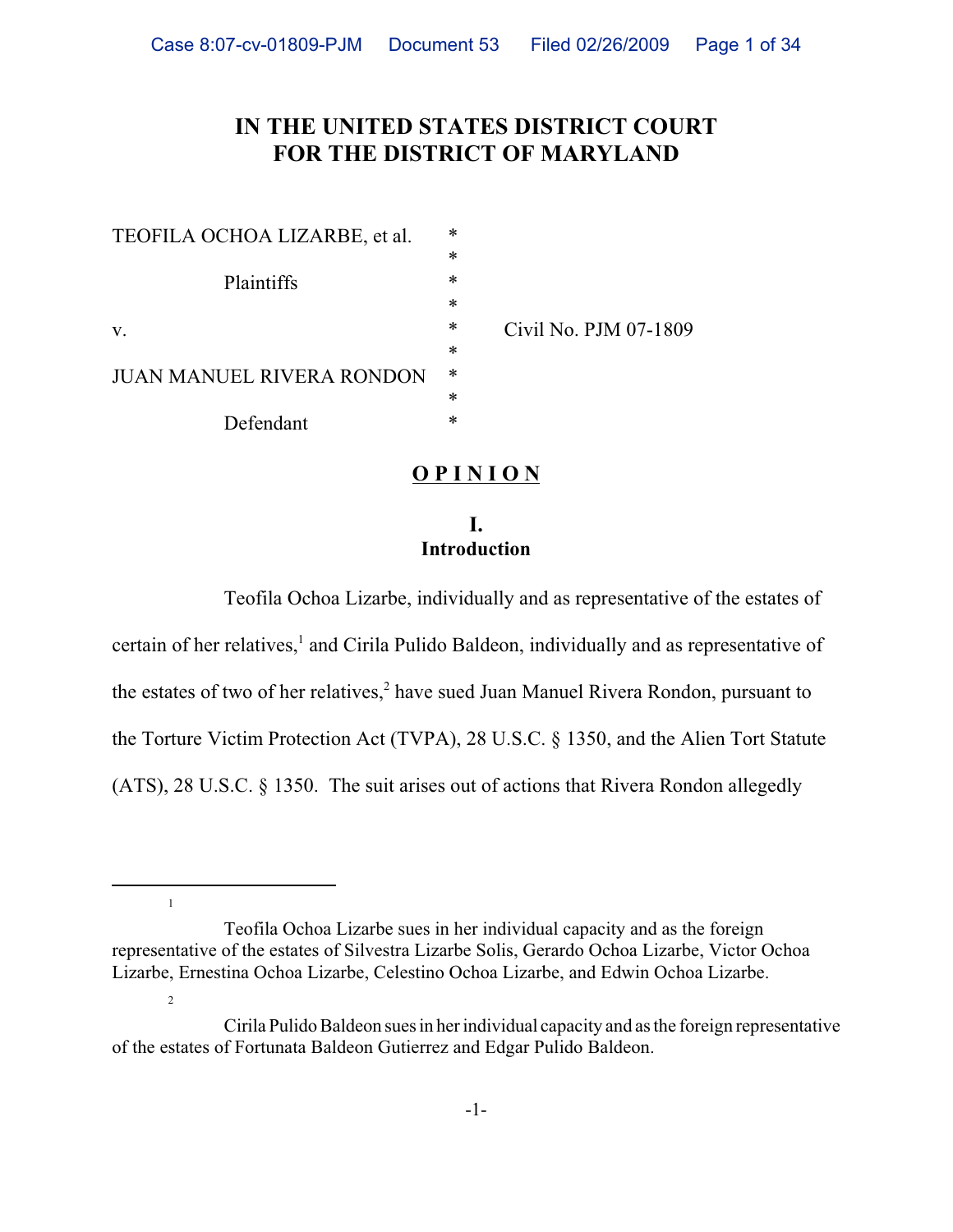took while serving in the Peruvian army in 1985 in the Department of Ayacucho in South Central Peru. The suit proceeds in seven counts:

- 1) Count I (Extrajudicial Killing in Violation of the Torture Victim Protection Act, 28 U.S.C. § 1350);
- 2) Count II (Torture of Plaintiffs in Violation of the Torture Victim Protection Act, 28 U.S.C. § 1350, and the Alien Tort Statute, 28 U.S.C. § 1350);
- 3) Count III (Torture of Decedents in Violation of the Torture Victim Protection Act, 28 U.S.C. § 1350, and the Alien Tort Statute, 28 U.S.C. § 1350);
- 4) Count IV (War Crimes Against Plaintiffs in Violation of the Alien Tort Statute, 28 U.S.C. § 1350);
- 5) Count V (War Crimes Against Decedents in Violation of the Alien Tort Statute, 28 U.S.C. § 1350);
- 6) Count VI (Crimes Against Humanity Against Plaintiffs in Violation of the Alien Tort Statute, 28 U.S.C. § 1350); and
- 7) Count VII (Crimes Against Humanity Against Decedents in Violation of the Alien Tort Statute, 28 U.S.C. § 1350).

Rivera Rondon has filed a Motion to Dismiss, arguing (1) ouster of the

Court's jurisdiction by reason of his deportation back to Peru; (2) statute of limitations;

(3) immunity from suit under the Foreign Service Immunities Act of 1976 (FSIA), 28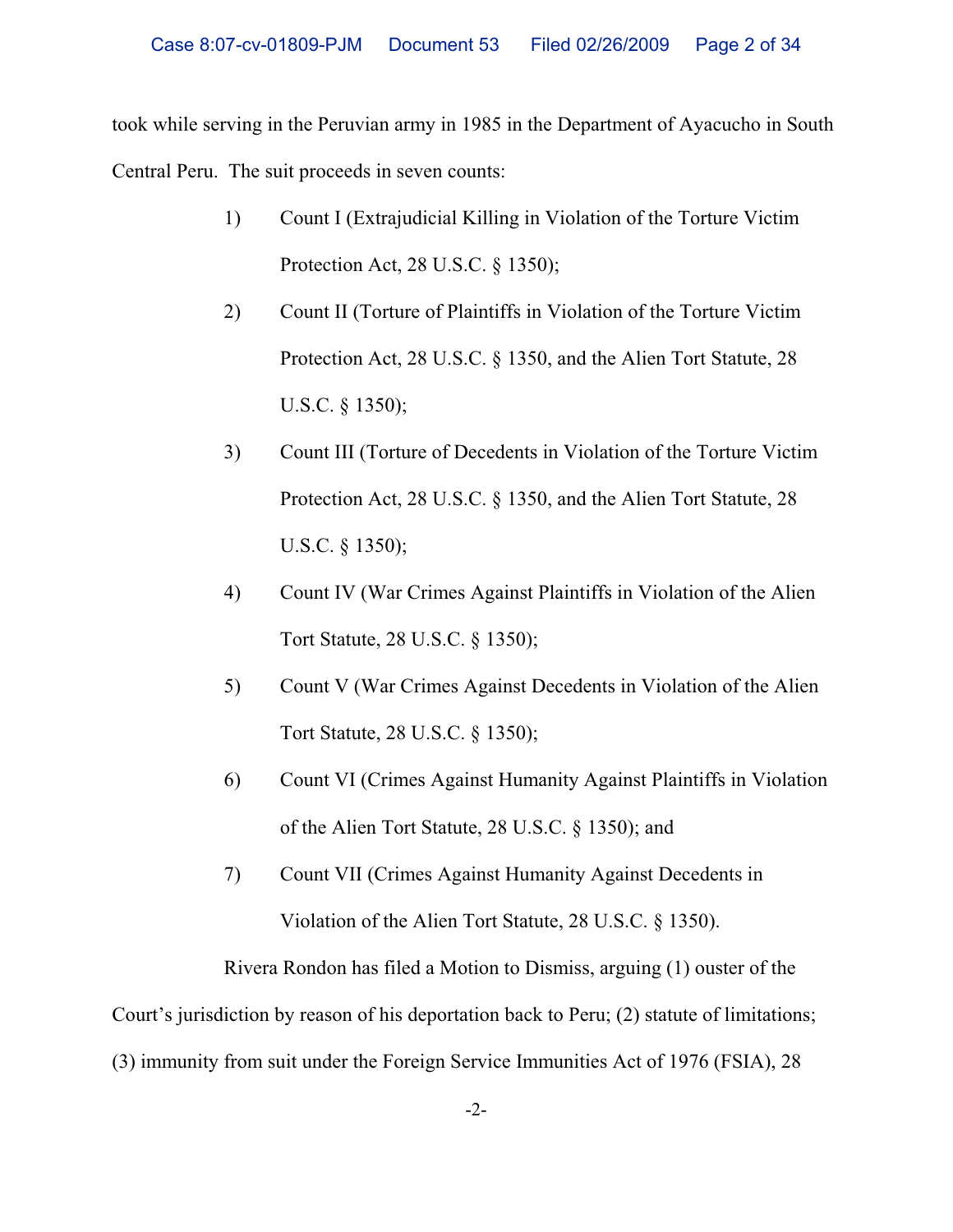U.S.C. §§ 1602-1611; (4) failure to exhaust remedies available in Peru; (5) nonjusticiable political question; (6) applicability of the act of state doctrine; (7) failure to state a cause of action, and (8) lack of standing.

# **II. Factual Background and Summary of Arguments**

The Complaint makes these allegations:

The towns of Accomarca and Quebrada de Huancayoc are located in the district of Accomarca, situated within the Department of Ayacucho, a mountainous region in south central Peru.

Throughout 1980 to 2000, Peru was in a state of civil war, with Government forces fighting a Maoist rebel group known as Sendero Luminoso ("Shining Path" in English). Some of the fighting was concentrated in the Ayacucho Department. Reportedly, both the Peruvian military and the rebel group committed widespread abuses, massacres, bombings and assassinations during their struggle.

In 1983, the Peruvian Army began targeting the district of Accomarca, claiming that Sendero Luminoso had gained a foothold there. In consequence, the Army raided homes in the district, killing civilians suspected of supporting Sendero Luminoso. In or about August 1985, General Orzo, chief of the Political-Military Command in the region, ordered Lieutenant Medina to convene a meeting to devise an operational plan to "capture and/or destroy terrorist elements in Quebrada de Huancayoc." Rivera Rondon, at the time a Lieutenant in the Army, was present at the meeting where the operation was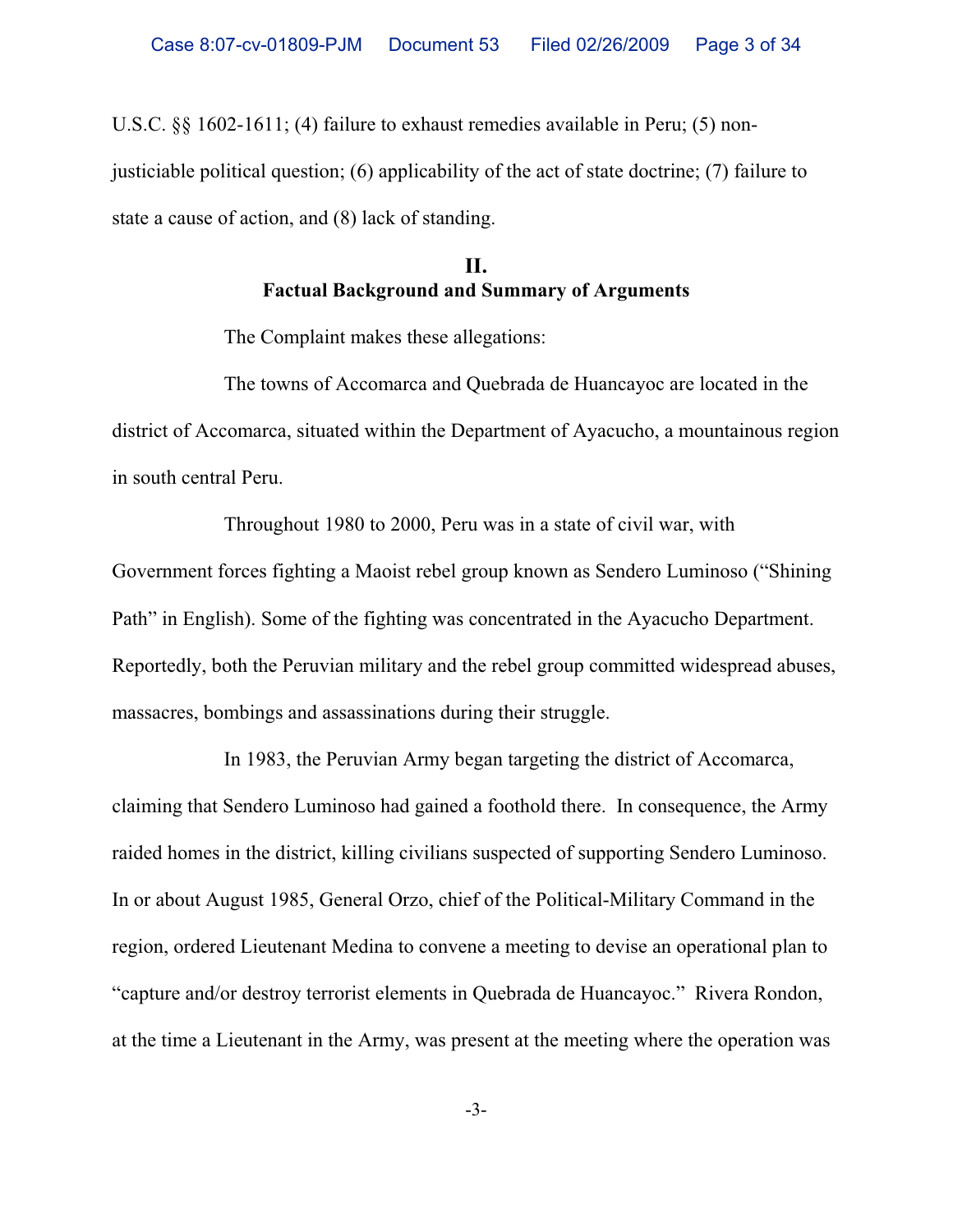discussed, where it was decided that his unit, along with a unit commanded by Lieutenant Hurtado, would be deployed to the region.

On or about August 14, 1985, Hurtado's unit positioned itself in the town of Quebrada de Huancayoc and, during the course of the day, despite finding no weapons or traces of Sendero Luminoso, tortured, raped and killed villagers, including several women and children. From their hiding place, Plaintiffs, who were children at the time, witnessed the abuse and murders of their families and other villagers. Thereafter Plaintiffs managed to escape the military forces.

Rivera Rondon's unit was stationed a short distance from that of Hurtado. During the carnage, Rivera Rondon's unit allegedly fired shots, burned houses, and blocked a possible escape route for the villagers. Though the abuse continued for many hours and though Rivera Rondon's unit possessed a radio, he never contacted his superiors about the abuses in progress and after the events, along with Hurtado, filed reports which failed to mention any torture or murder of civilians.

Toward the end of 1985, the Peruvian Senate interviewed eyewitnesses and reached the conclusion that 69 civilians had been killed in what became known as the "Accomarca Massacre." The Peruvian Supreme Court eventually delegated the case to the military as opposed to civil justice system, which subsequently dismissed all charges against military personnel, including Rivera Rondon, who was later promoted by the Army.

-4-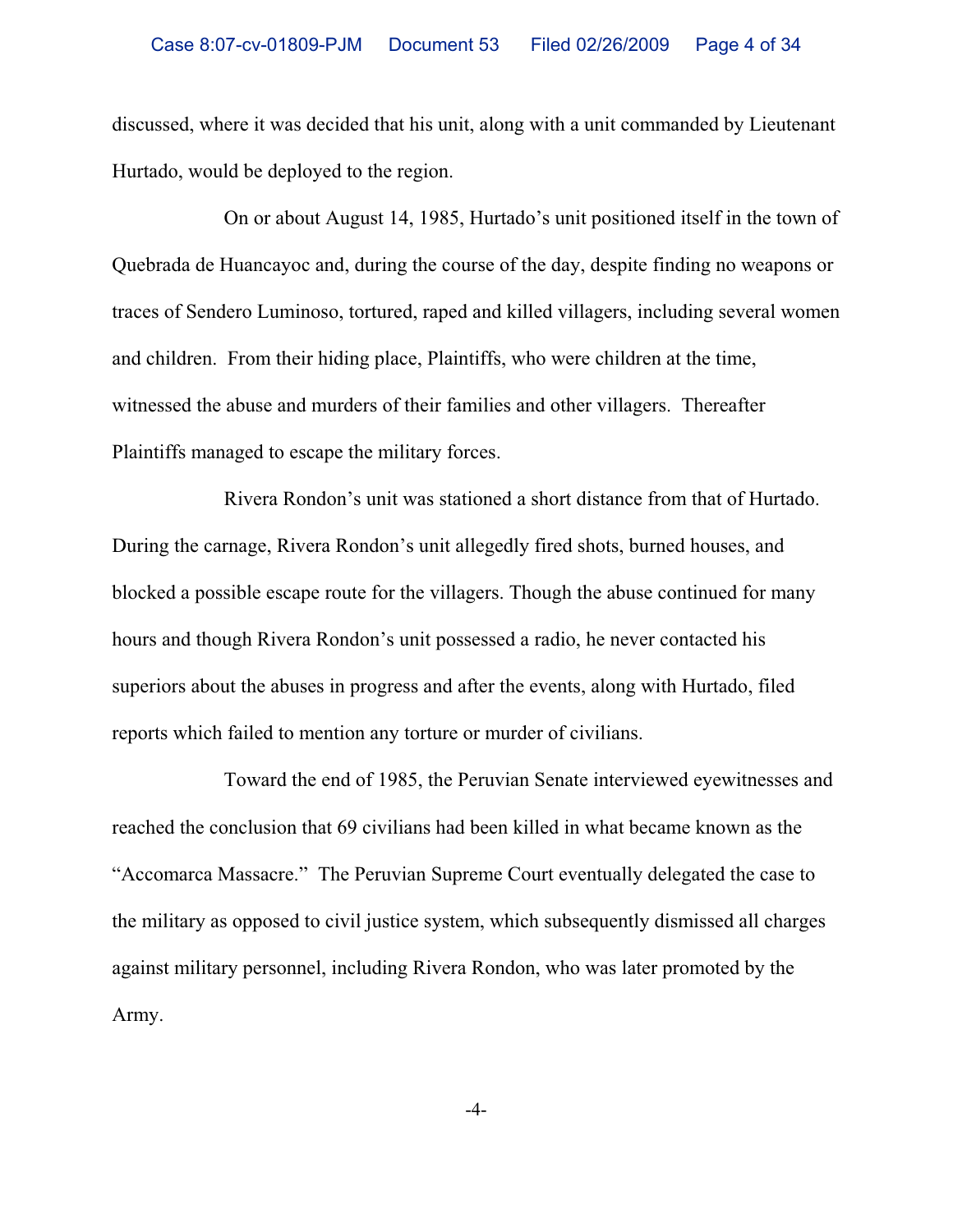In 1995, the Government of Peruvian President Alberto Fujimori passed a law granting amnesty to all members of the military, Rivera Rondon and Hurtado included, for police actions taken as part of fighting terrorists, making the amnesty retroactive to 1980. At the same time, widespread killings by Army forces continued throughout the country during Fujimori's presidency. In 2000, however, the Fujimori Government was replaced and the amnesty law repealed. In 2005, Peruvian prosecutors filed criminal charges against Rivera Rondon, Hurtado, and others for their involvement in the Accomarca Massacre. However, because from 1992 or 1993 until August 2008, Rivera Rondon was absent from Peru, the criminal case against him in Peru could not go forward.

As of the date the suit was filed in this Court, Rivera Rondon was residing in Montgomery County, Maryland, where he was served with process. He was eventually detained by U.S. immigration authorities and in August 2008 deported to Peru where, the Court understands, he remains in custody.

## **III. Standard of Review**

In considering a motion to dismiss, the court must accept the material facts alleged in the complaint as true. *Edwards v. City of Goldsboro*, 178 F.3d 231, 244 (4<sup>th</sup>) Cir. 1999). Generally speaking, the issue posed by the motion is whether the facts alleged, taken as true and without reference to facts beyond those alleged, state a cognizable cause of action. However, to the extent that the motion challenges subject

-5-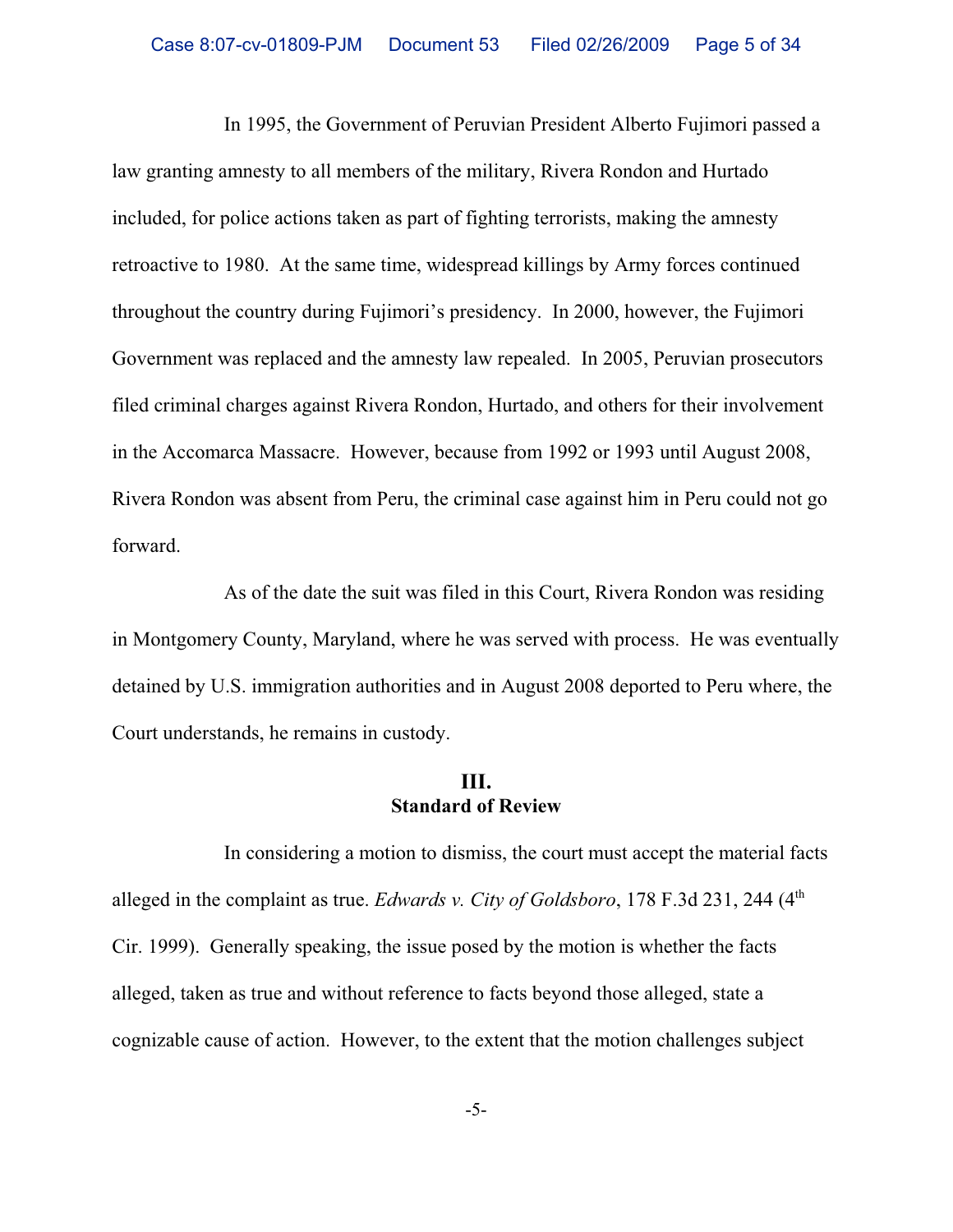matter jurisdiction pursuant to Rule 12(b)(1), evidence outside the four corners of the complaint may be considered without turning the motion into one for summary judgment. *Velasco v. Gov't of Indonesia*,  $370$  F.3d  $392$ ,  $398$  ( $4<sup>th</sup>$  Cir. 2004). Similarly, to the extent that the motion is based on claims of foreign sovereign immunity, "the court must engage in sufficient pretrial factual and legal determinations to satisfy itself of its authority to hear the case..." *Id.* (internal citations and quotations omitted).

## **IV. Whether the Court Lost Jurisdiction Over Rivera Rondon Following His Deportation**

**A.**

Rivera Rondon first suggests that the Court lost jurisdiction over the case when U.S. immigration authorities deported him to Peru on August 15, 2008. He argues that no statute gives a U.S. court jurisdiction over a foreign national who is in his home country for actions taken in that country under the circumstances of a case such as this. He further points out that the TVPA provides that "[a] court shall decline to hear a claim under this section if the claimant has not exhausted adequate and available remedies in the place in which the conduct giving rise to the claim occurred." 28 U.S.C. § 1350(2)(b). Because administrative remedies in Peru have presumably become available, says Rivera Rondon, the case should be dismissed pursuant to this provision.

**B.**

-6-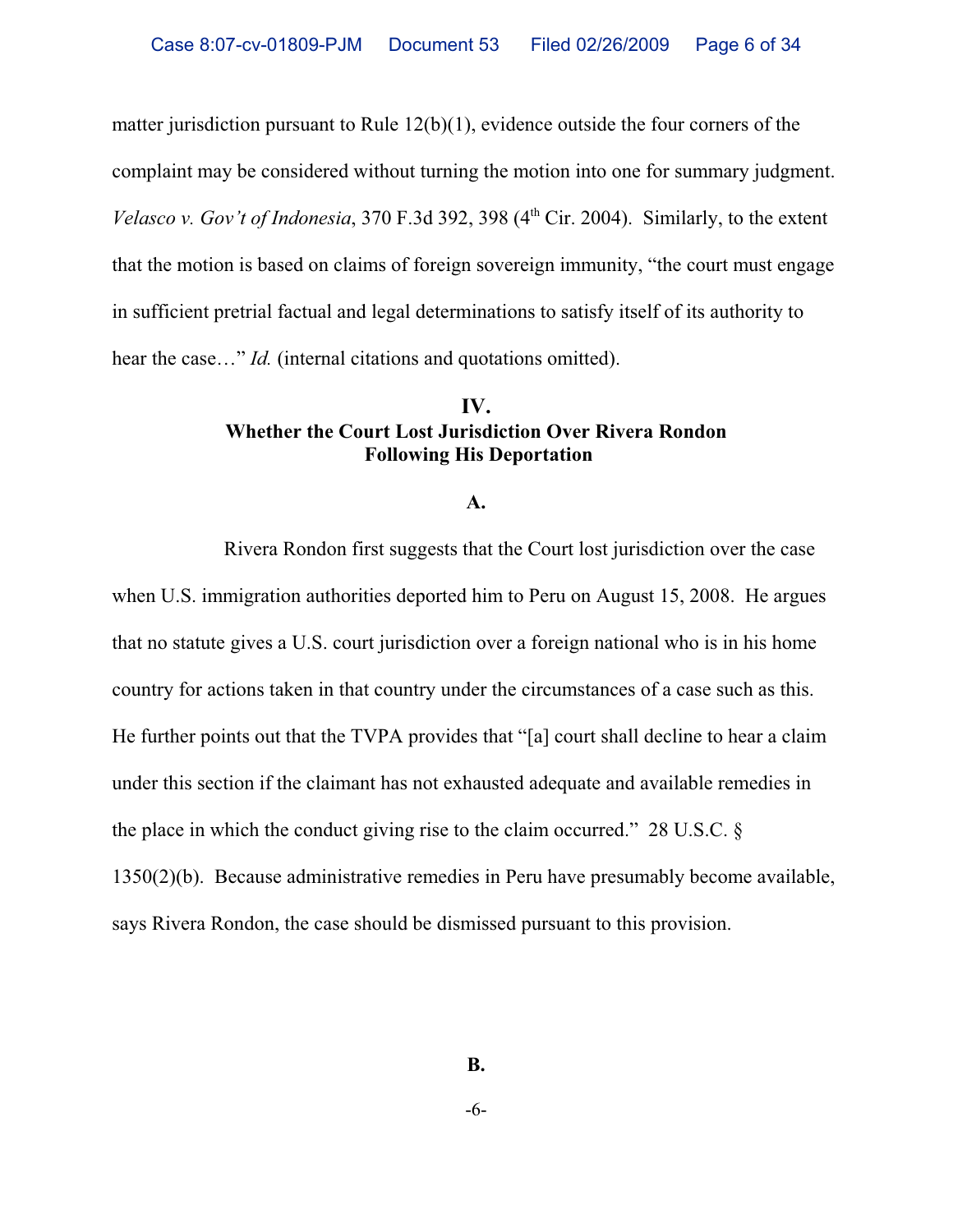Plaintiffs argue that Rivera Rondon was duly served with process in Montgomery County, Maryland, at a time when he was a permanent resident alien residing there and where, they note, he owned real property. That, they say, sufficed to establish the Court's personal jurisdiction over him. *See, e.g., Cape v. von Maur*, 932 F. Supp. 124, 126-27 (D. Md. 1996). They argue that jurisdiction is not lost by a party's involuntary departure from the United States, citing *United States v. Campos-Serrano*, 404 U.S. 293, 295 n.2 (1971), *superseded by statute on other grounds*, 18 U.S.C. § 1546. *See also Filartiga v. Pena-Irala*, 577 F. Supp. 860, 865 (E.D.N.Y. 1984), *after remand*, 630 F.2d 876, 879-80 (2d. Cir. 1980) (damages imposed on defendant after deportation, where defendant initially served in U.S. pending deportation).

#### **C.**

The Court agrees with the authorities cited by Plaintiffs. It did not lose jurisdiction over Rivera Rondon when he was deported. More will be said on the matter of exhaustion of domestic remedies in Part VII of this Opinion.

# **V. Whether the Claims Are Barred by the Statute of Limitations**

#### **A.**

Rivera Rondon next claims that the statutes of limitations under the TVPA and ATS bar Plaintiffs' claims and that equitable tolling of the statutes is unwarranted.

Subject to equitable tolling, the TVPA allows ten years from the time the underlying events occurred for a plaintiff to bring claims and, by analogy, a similar period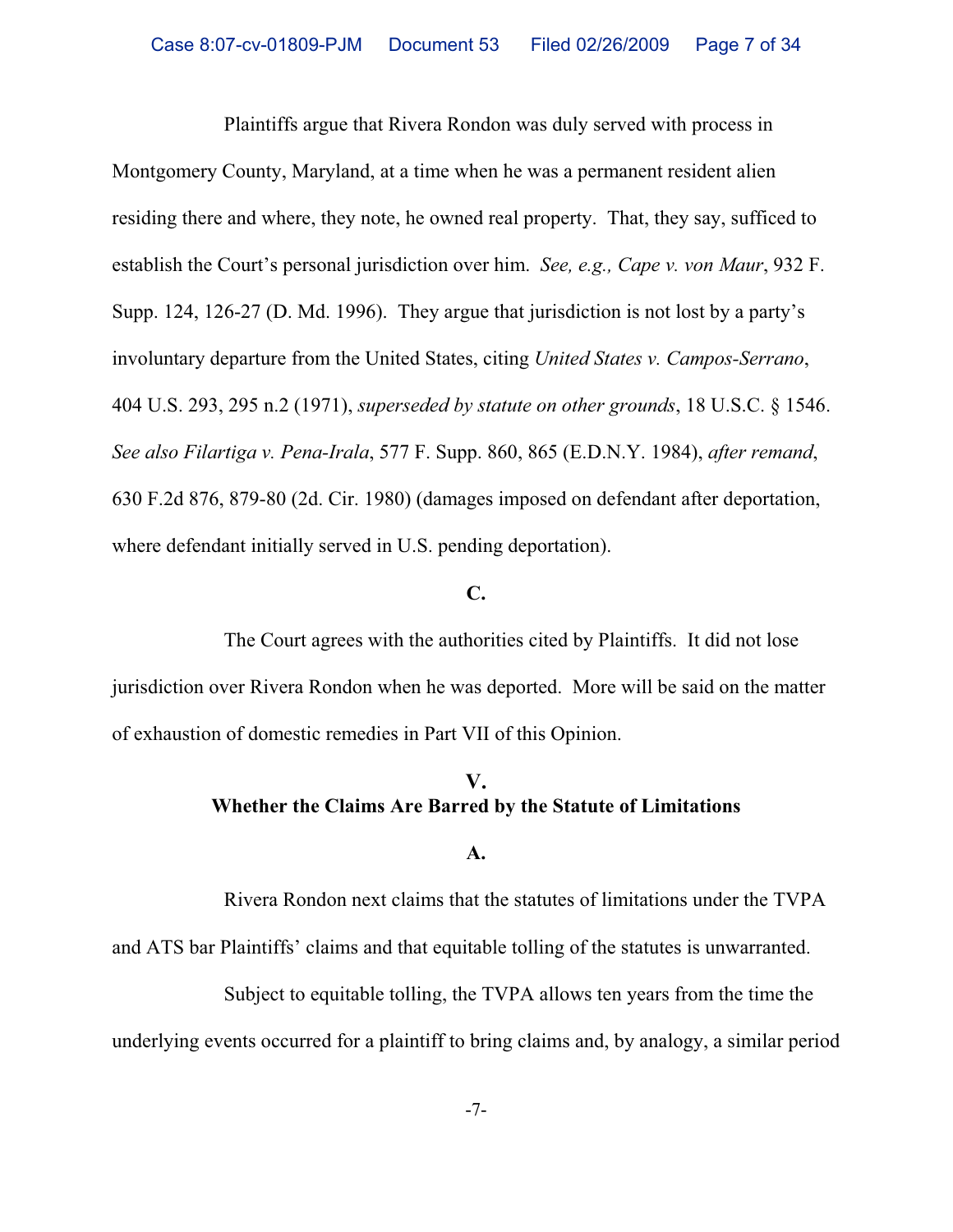of limitations has been applied to ATS cases. *See, e.g., Doe v. Islamic Salvation Front*, 257 F. Supp. 2d 115, 119 (D.D.C. 2003). Rivera Rondon argues that since the actions giving rise to Plaintiffs' claims occurred in 1985 and the present lawsuit was instituted in 2007, it surpasses limitations under both Acts by 12 years.

Plaintiffs, who have the burden of proof on the issue,<sup>3</sup> contend that equitable tolling should apply.

### **B.**

1) Equitable tolling delays the running of limitations in cases "where – due to circumstances external to the party's own conduct – it would be unconscionable to enforce the limitations period against the party and gross injustice would result." *Rouse v.* Lee, 339 F.3d 238, 246 (4<sup>th</sup> Cir. 2003) (internal citations omitted). Legislative history reveals that the Senate and House committees recognized the importance of tolling for claims brought under the TVPA. Accordingly, subsequent to passage of the Acts, courts have routinely applied the doctrine when it appears that plaintiffs had no reasonable opportunity to pursue claims as a result of civil war, violence, imprisonment, and repressive and brutal acts against society. In *Arce v. Garcia*, 434 F.3d 1254, 1263-64  $(11<sup>th</sup> Cir. 2006)$ , for example, the Eleventh Circuit affirmed a finding of equitable tolling from 1979 to 1992 based on "abductions, torture, and murder by the military . . . [and] a judiciary too meek to stand against the [Salvadoran] regime." Similarly, in *Chavez v.*

3

*See Arce v. Garcia*, 434 F.3d 1254, 1261(11<sup>th</sup> Cir. 2006).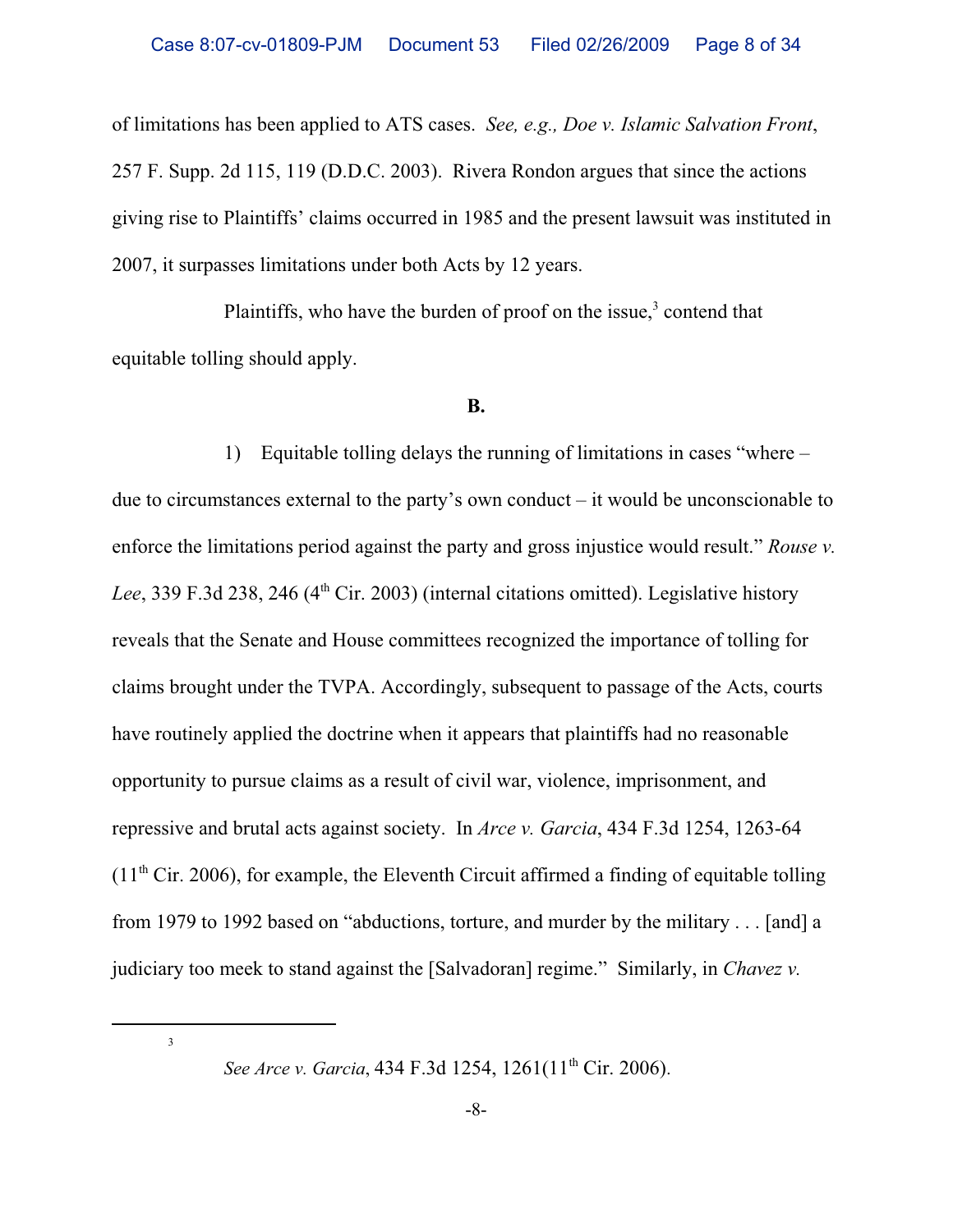*Carranza,* 407 F. Supp. 2d 925, 929 (W.D. Tenn. 2004), the district court applied equitable tolling from 1979 to 1994 because the plaintiffs reasonably feared reprisal in El Salvador if they complained about the murder, torture, and rape that had occurred there during the civil war. *See also Jean v. Dorelien*, 431 F.3d 776, 779-80 (11<sup>th</sup> Cir. 2005); *Papa v. United States,* 281 F.3d 1004, 1012-13 (9<sup>th</sup> Cir. 2002).

To be sure, the Supreme Court has stated that equitable tolling should be used sparingly and that federal courts must be "less forgiving" when a claimant has failed to preserve legal rights by exercising due diligence. *Irwin v. Dept. of Veterans Affairs*, 498 U.S. 89, 96 (1990). Similarly, the Fourth Circuit, in *Harris v. Hutchinson*, 209 F.3d  $325, 330$  ( $4<sup>th</sup>$  Cir. 2000), has held that equitable tolling "must be reserved for those rare instances where - due to circumstances external to the party's own conduct - it would be unconscionable to enforce the limitation period against the party and gross injustice would result."

2) According to Rivera Rondon, Plaintiffs were not constrained by outside forces from bringing this suit within ten years. Indeed, they waited seven years to bring suit after President Fujimori's repressive reign ended in 2000. Even during the Fujimori presidency, there was no bar to suing Rivera Rondon. In fact, the Complaint concedes that almost immediately following the Accomarca event, the Peruvian Senate issued its condemnatory report, military and civilian investigations were held, the Peruvian Supreme Court heard a case involving the alleged military brutality at Accomarca, and two military court trials were conducted with respect to the event. All these events

-9-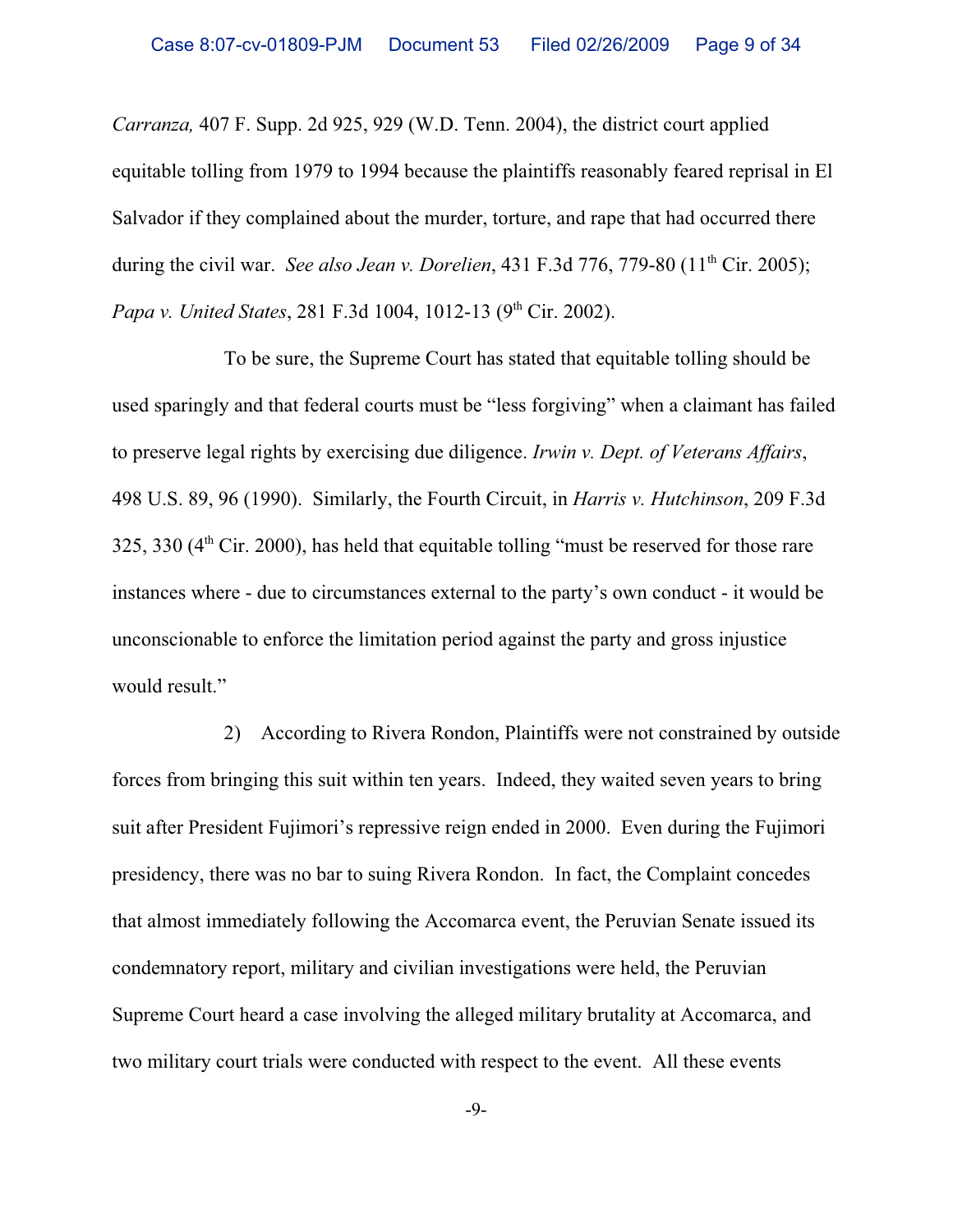occurred during the time that Plaintiffs suggest that their claims could not possibly have been investigated or suit filed.

Rivera Rondon also submits that Plaintiffs were on inquiry notice regarding any wrongdoing on his part by reason of the amount of publicity the Accomarca event generated. *See Council v. Better Homes Depot, Inc.*, No. 04 CV 5620 (NGG)(KAM), 2006 WL 2376381, at \*10 (E.D.N.Y. Aug. 16, 2006) (when proceedings involving a defendant's tort are recorded, plaintiff may be on inquiry notice and may not successfully invoke the equitable tolling doctrine). Plaintiffs concede that they were eyewitnesses to the events. This fact, coupled with the information that was available in 1985 regarding Accomarca, means they could have filed their claims at that time. Moreover, the Complaint does not allege any facts specific to any particular Plaintiff sufficient to show why that Plaintiff could not have investigated the events at issue or filed the present claim in 1985.

Rivera Rondon compares this case to *Van Tu v. Koster*, 364 F.3d 1196, 1199-1200 (10<sup>th</sup> Cir. 2004), where the plaintiffs, residents of Vietnam, relied on the ATS to bring an action against a defendant who allegedly committed atrocities in a Vietnamese village thirty-two years prior to the filing of the suit. The Tenth Circuit refused to toll limitations for twenty-two years, despite the plaintiffs' poverty, residence in a communist regime, the Vietnam War, and inability to travel. *Id.* In this case, Rivera Rondon submits that there is even less reason to toll the statute of limitations.

-10-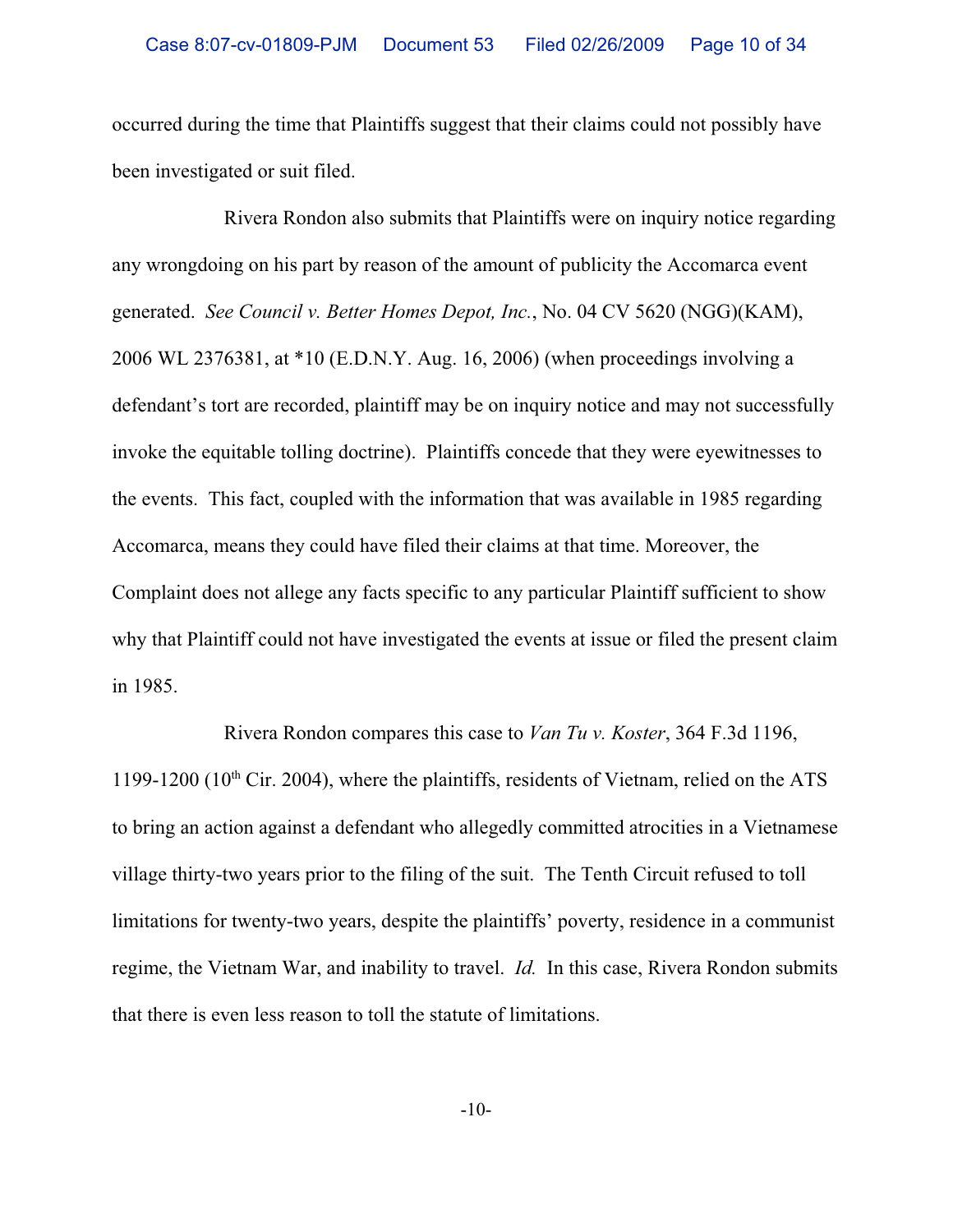3) Plaintiffs insist that the allegations of the Complaint must be taken as true. In this respect, they have pled that they feared that if they complained of the atrocities committed by Rivera Rondon, they faced retribution, persecution and death. Between 1985 and 2000, Peru was ruled by a repressive regime that suspended the country's constitution, relieved military generals of responsibility for any atrocities committed in the name of fighting terrorism, and routinely abducted and tortured civilians. Since this regime persisted until 2000, by bringing the suit in 2007, Plaintiffs filed within the ten-year period of limitations. Additionally, Plaintiffs believe limitations should be tolled, at least in part, because Rivera Rondon did not enter the United States until 1992 or 1993, when the U.S. courts were in a position to exercise jurisdiction over him, and because Plaintiffs did not attain the age of majority (18) until 1991.

Plaintiffs argue that the equitable tolling doctrine, as applied to cases brought under the ATS and TVPA, is different and distinct from traditional doctrine. They dispute the proposition that investigation into the Accomarca event by governmental entities in Peru provided them with sufficient basis to pursue their claims in Peru. They object to Rivera Rondon relying on news sources outside the four corners of the Complaint, but, even then, submit that the investigations he refers to were futile because, all along, repressive governmental conduct continued and military officials under investigation were actually exonerated.

Plaintiffs argue that Rivera Rondon's reliance on *Van Tu* is misplaced. The *Van Tu* court, they say, dismissed the complaint because plaintiffs there had not alleged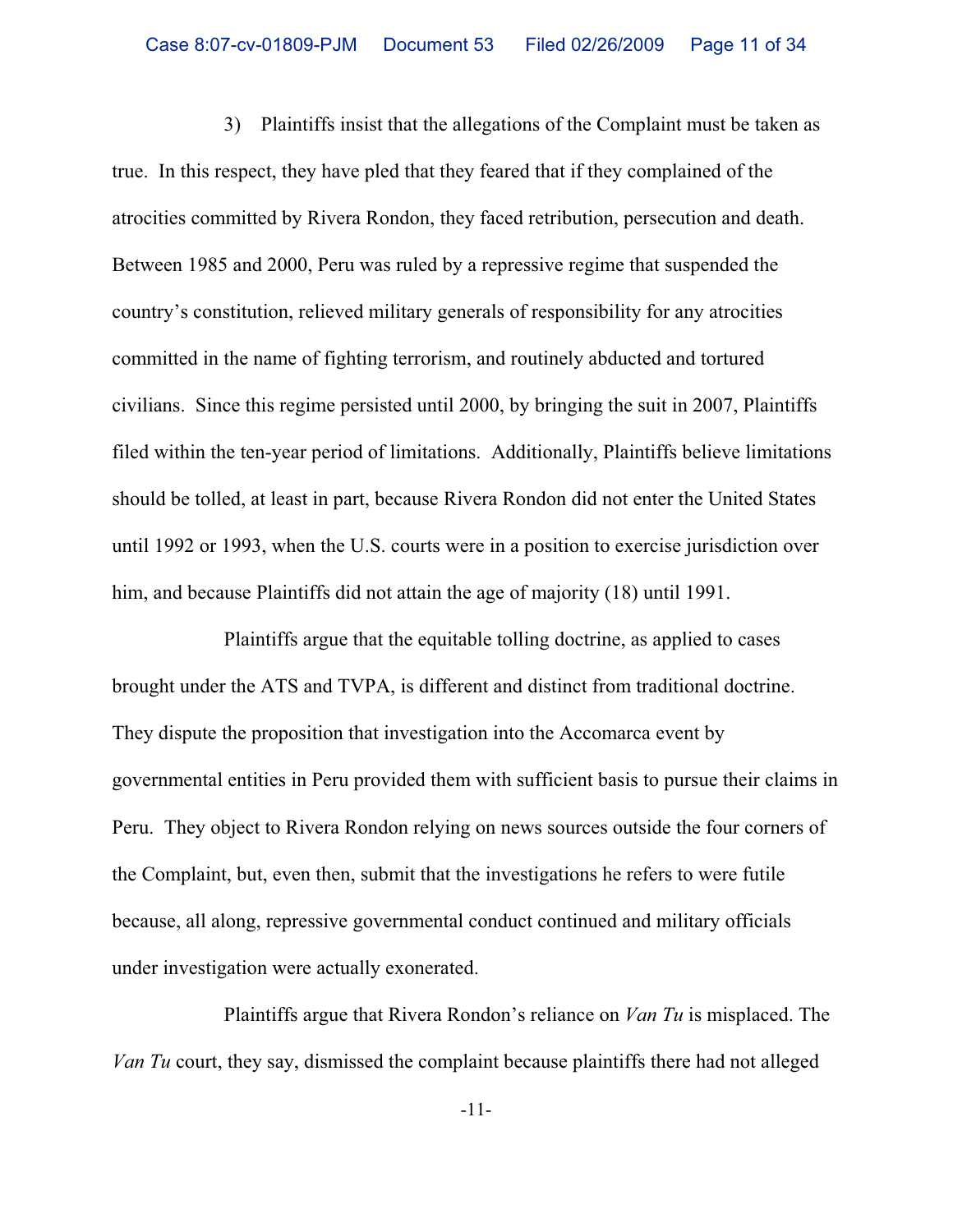that an official policy or conduct placed them in fear of their lives or that other external forces prevented them from protecting their interests. 364 F.3d at 1198-1200. These factors, say Plaintiffs, are distinguishable from the facts in the present case.

**C.**

The Court is satisfied that equitable tolling should be applied in this case. Plaintiffs have pled that until at least the year 2000, the political climate in Peru was unremittingly hostile to any effort on their part to pursue remedies against Rivera Rondon in Peru. There is every reason to believe that this was so. The antiterrorist campaign against Sendero Luminoso is widely understood to have continued until 2000, during which time powerful elements of the Peruvian government maintained a vigorous defense of the Armed Forces against charges of brutality. During that period, moreover, the Peruvian Supreme Court referred the investigation of alleged military brutality against civilians to military rather than to civilian justice, where Rivera Rondon's purported coconspirator at Accomarca, Lieutenant Hurtado, while initially condemned by military justice for his role in the killings, was the eventual beneficiary of the general amnesty for military participants in the antiterrorist campaign, and even after the amnesty was repealed, not only served no jail time for his crimes, but was promoted in rank by the Army. It was only in 2001 that the amnesty in favor of military personnel was declared invalid, and only in 2003 that a Peruvian Truth Commission investigating Accomarca issued its condemnatory report.

-12-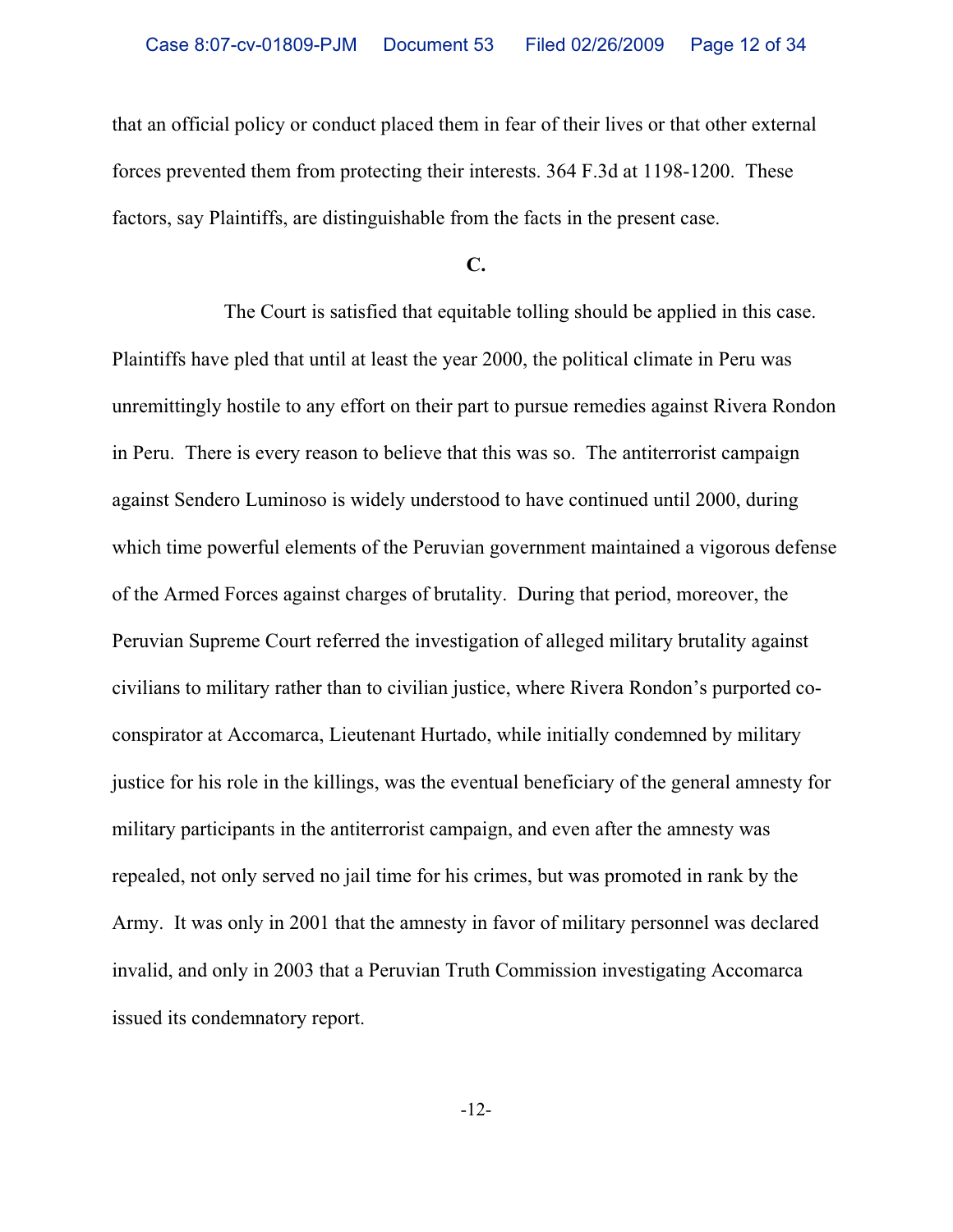The Court concludes that the present suit, filed in 2007, came well within

the 10-year limitations period for TVPA and ATS claims, as extended by equitable

tolling. *Cf. Cabello v. Fernandez-Larios*, 402 F.3d 1148, 1154-55 (11th Cir. 2005)

(statute of limitations in TVPA claim 26 years after the victim's death was properly tolled).

## **VI. Whether Rivera Rondon is Immune From Suit Under the FSIA**

#### **A.**

Rivera Rondon next argues that the Foreign Sovereign Immunities Act of 1976, 28 U.S.C. §§ 1602-1611 ("FSIA"), which grants a defendant immunity for actions taken pursuant to his official capacity on behalf of a foreign government, also blocks this suit against him. *See Velasco*, 370 F.3d at 398 ("courts have construed foreign sovereign immunity to extend to an individual acting in his official capacity on behalf of a foreign state"). He suggests that at all relevant times he was acting pursuant to directives of the Peruvian Government, not from personal motives. Plaintiffs dispute the applicability of the FSIA to this case.

#### **B.**

A recent decision from the Fourth Circuit puts to rest the entirety of Rivera Rondon's FSIA arguments. In *Yousuf v. Samantar*, 552 F.3d 371, 381 (4<sup>th</sup> Cir. 2009), the court held that "based on the language and structure of the statute, ... the FSIA does not apply to individual foreign government agents." The court added that "even if an

-13-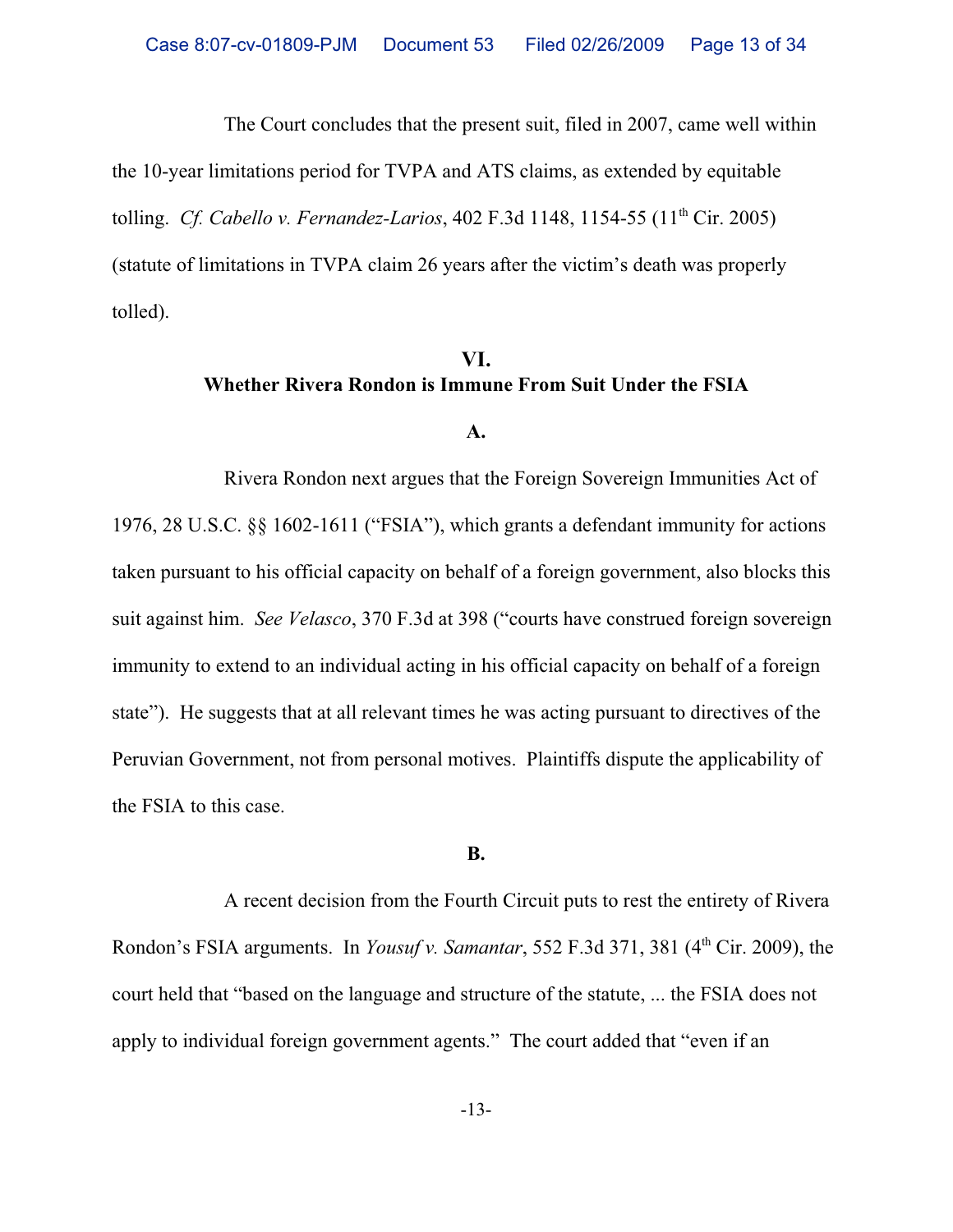individual foreign official could be an 'agency or instrumentality under the FSIA,'" he would not be considered such if he was not functioning in that capacity at the time suit was filed, *i.e.* an FSIA defense would not be available to one who was no longer an "agency or instrumentality" at the time suit was filed. *Id.* at 383.

Notably, the defendant in *Yousuf*, Mohamed Ali Samantar, was the commander of armed forces in Somalia, allegedly responsible for acts of torture and other human rights violations committed by military personnel. If the head of the military cannot avail himself of FSIA protection, *a fortiori* a line soldier such as Rivera Rondon cannot do so. Moreover, the Fourth Circuit found no FSIA exemption despite the fact that "the current government in Somalia ... expressly adopted the position that Samantar's alleged actions were taken in his official capacity." *Id.* at 376. In marked contrast, in the present case, the Embassy of Peru has filed a letter with the Court stating that Rivera Rondon was <u>not</u> acting in his official position at Accomarca.<sup>4</sup>

#### **C.**

That the Embassy of Peru has filed a letter in this case stating that Rivera Rondon was not acting in official capacity at Accomarca suffices, in the Court's view, to preclude dismissal of his claim that he was as a matter of law. Apart from all else, the Court would observe that vigorous actions taken pursuant to an official or military policy of relentless pursuit of terrorists do not automatically equate to the massacre of women

Rivera Rondon has filed a Motion to Strike the Embassy letter, which the Court has denied.

4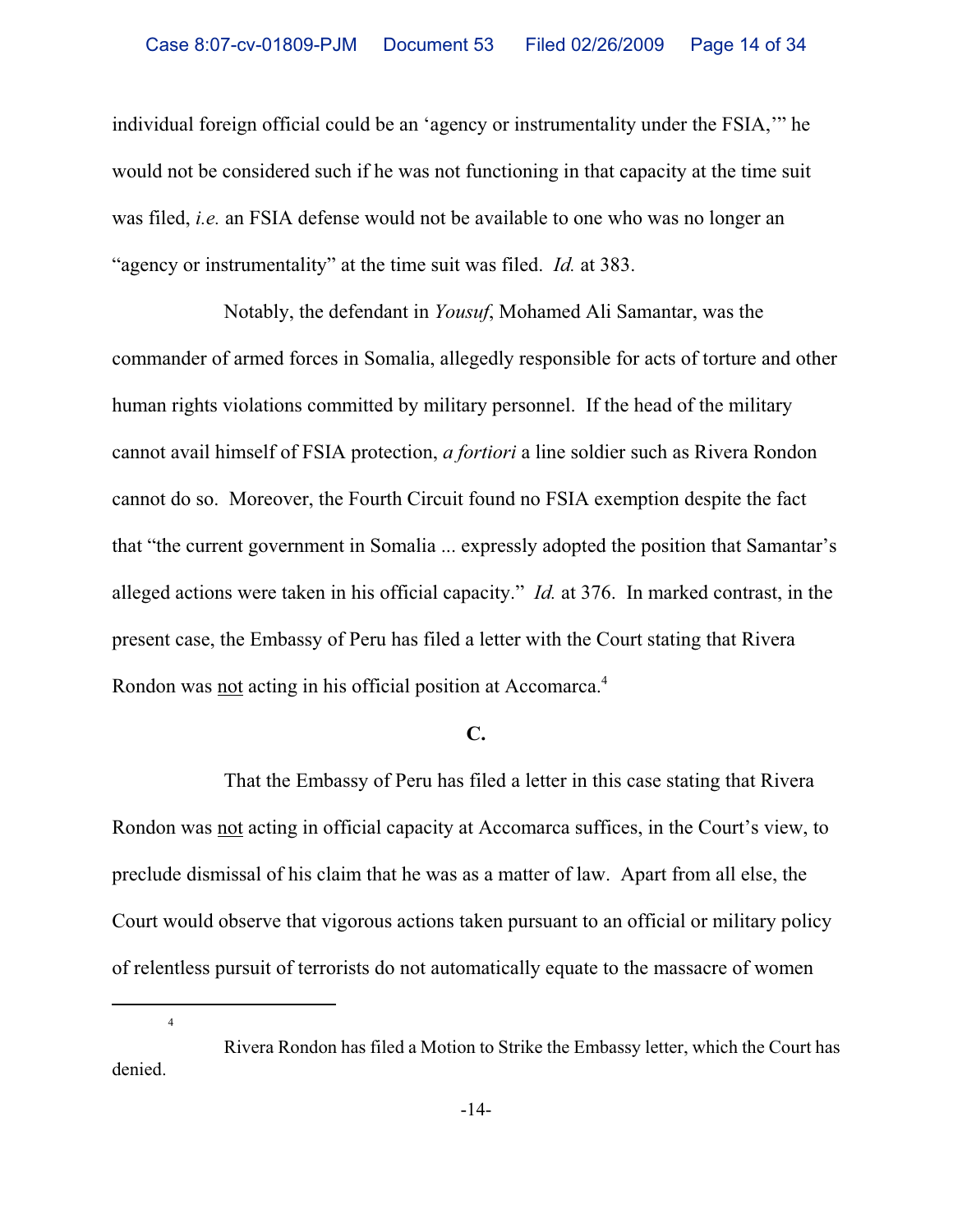and children, including infants, or the sexual abuse of the women, all matters alleged in the Complaint.

The FSIA does not prevent this case from going forward.

# **VII. Whether Plaintiffs Have Failed to Exhaust Their Remedies Available in Peru**

### **A.**

1) The TVPA requires a plaintiff to exhaust available remedies in the

place where the tort occurred, prior to suing in the U.S. 28 U.S.C. § 1350(2)(b). The statute also requires that the process available in a plaintiff's home country be "adequate and available." *Id.*

2) Plaintiffs themselves, says Rivera Rondon, have demonstrated that adequate remedies for resolution of this dispute exist in Peru, since they concede that they have filed as "*partes civiles*" (civil parties) in the criminal proceeding that has been instituted against Rivera Rondon in Peru.<sup>5</sup> Although resolution of that criminal case may

<sup>5</sup>

*See* Carlos Tiffer Sotomayor, *La Posición Jurídica del Ofendido en el Derecho Procesal Penal Latinoamericano: Un Estudio de Derecho Comparado* ("*The Legal Status of the Victim in Latin American Criminal Procedure Law: A Study of Comparative Law*") (2001), *available at* http://www.cienciaspenales.org/REVISTA%2001/tiffer01.htm ("En la mayoría de países latinoamericanos, excepto en Brasil y Uruguay, los ofendidos pueden reclamar la indemnización y actuar en el proceso como parte, dentro del proceso penal, por medio de la 'action civile.' Sin embargo, el ofendido si lo prefiere, puede esperar que termine el proceso y posteriormente, reclamar sus derechos en la jurisdicción civil. Es decir, el ofendido en América Latina, tiene generalmente el derecho de escoger la vía procesal, sea la penal o civil.") ("In the majority of Latin American countries, except Brazil and Uruguay, victims can seek indemnification and participate as a party, within the criminal process, by means of the 'civil action.' Nevertheless, if the victim prefers, he can wait until the process ends and thereafter make his claim in a civil proceeding. That is, the victim in Latin America, generally has the right to choose the process, be it criminal or civil.")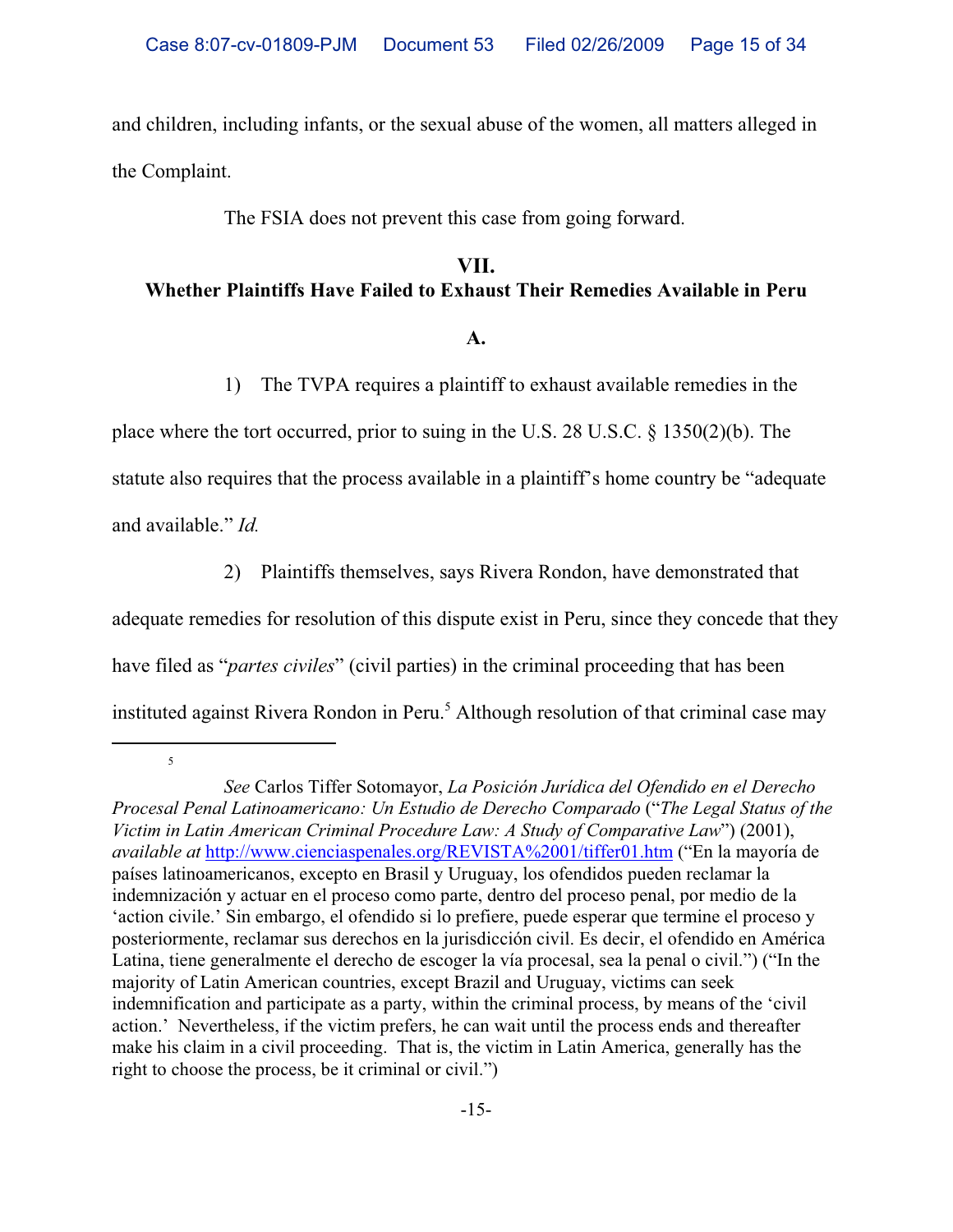take some time, he argues, this is not enough to demonstrate that Plaintiffs have exhausted the remedies available in Peru. The TVPA requires only that the process be "adequate and available." Plaintiffs have presented no argument that the timeline for adjudication of their claims or the compensation provided by a Peruvian court would not be adequate.

Alternatively, apart from participating in the criminal proceeding, there is a separate civil proceeding available in Peru that could be brought against him, and Plaintiffs do not claim that compensation provided by a Peruvian civil court would be inadequate.

3) In response, Plaintiffs point out first that they have brought claims under both the ATS and the TVPA. While the TVPA has an exhaustion requirement, the ATS does not. Therefore there is no question that the ATS claim may go forward. But even under the TVPA, exhaustion of remedies in the foreign forum is not required "when foreign remedies are unobtainable, ineffective, inadequate, or obviously futile." S. Rep. No. 102-249, pt. 4, at 10 (1991). Under the TVPA, the defendant bears the burden of proving that available and adequate local remedies exist in Peru. *Id.* Plaintiffs argue that Rivera Rondon has not demonstrated that the remedies currently available are in fact adequate. In Peru, a plaintiff cannot obtain a civil remedy until the criminal charges against defendant are adjudicated. Criminal proceedings are invariably lengthy affairs, often stretching to years at a time. So long as a criminal case is pending against a defendant in Peru, the only option for a civil plaintiff is to participate in the criminal

-16-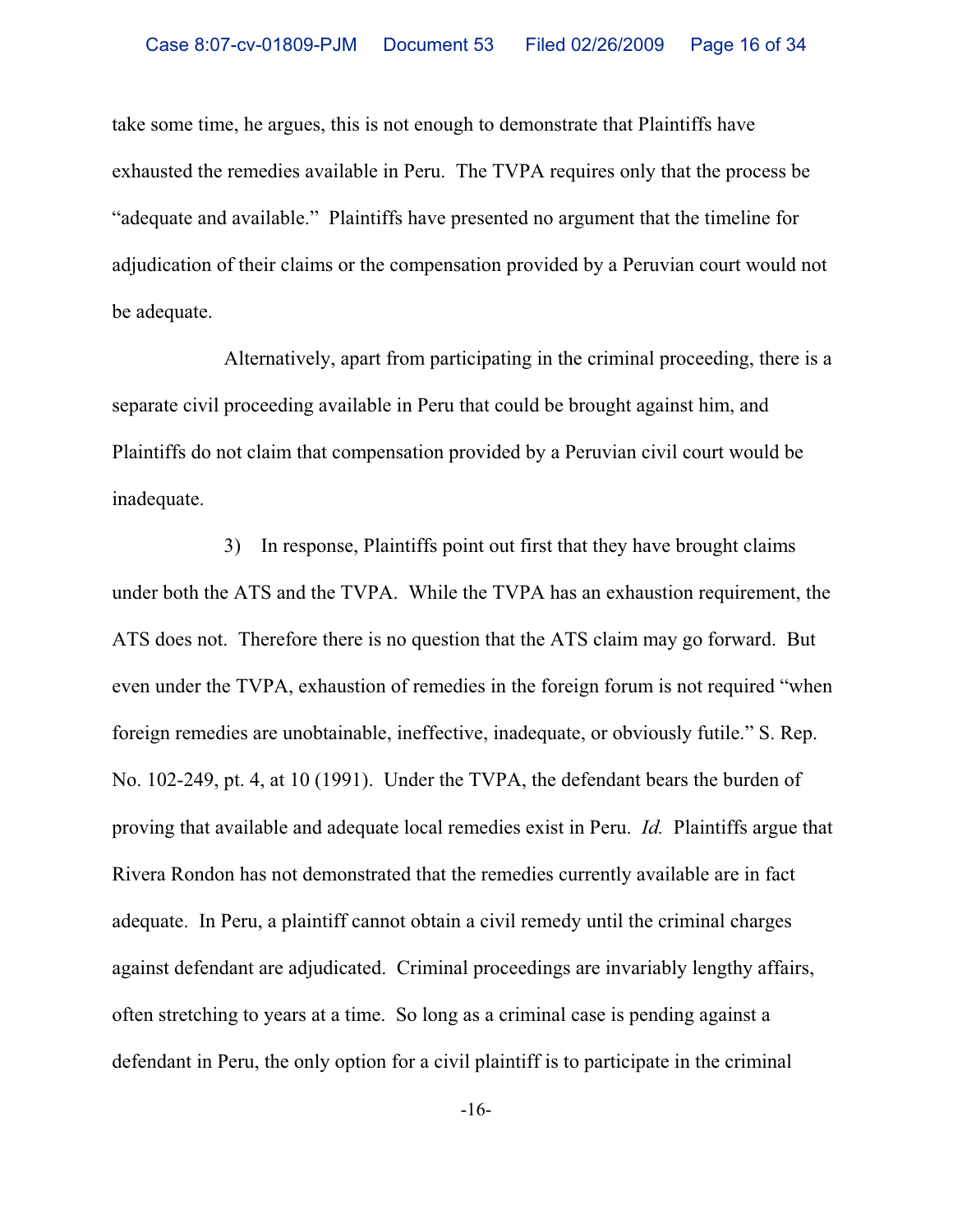proceeding as a *parte civil*, where damages are recoverable only after criminal liability is assessed. This makes their remedy in Peru ineffective and inadequate.

#### **B.**

Plaintiffs are correct that the ATS contains no exhaustion requirement and no cases to date have implied one. *See, e.g., Sarei v. Rio Tinto PLC*, 2007 WL 1079901, at \*14-16 (9<sup>th</sup> Cir. April 12, 2007), *reh'g en banc granted*, 499 F.3d 923 (9<sup>th</sup> Cir. 2007); *Jean*, 431 F.3d at 781. Additionally, they are correct that under the TVPA Rivera Rondon bears the burden of proof as to the availability and adequacy of the foreign remedies. *See e.g. Jean v. Dorelien*, 431 F.3d 776, 781 (11th Cir. 2005); *Hilao v. Estate of Marcos*, 103 F.3d 767, 778, n.5  $(9<sup>th</sup> Cir. 1996).$ <sup>6</sup> The question is whether Rivera Rondon has shown that the remedies in Peru are "effective, obtainable, not unduly prolonged, adequate and not otherwise futile." *Cf*. S. Rep. No. 102-249, at 10.

## **C.**

6

*See also* S. Rep. No. 102-249, pt. 4, at 10 (1991) ("The procedural practice of international human rights tribunals generally holds that the respondent has the burden of raising the nonexhaustion of remedies as an affirmative defense and must show that domestic remedies exist that the claimant did not use. Once the defendant makes a showing of remedies abroad which have not been exhausted, the burden shifts to the plaintiff to rebut by showing that the local remedies were ineffective, unobtainable, unduly prolonged, inadequate, or obviously futile. The ultimate burden of proof and persuasion on the issue of exhaustion of remedies, however, lies with the defendant.").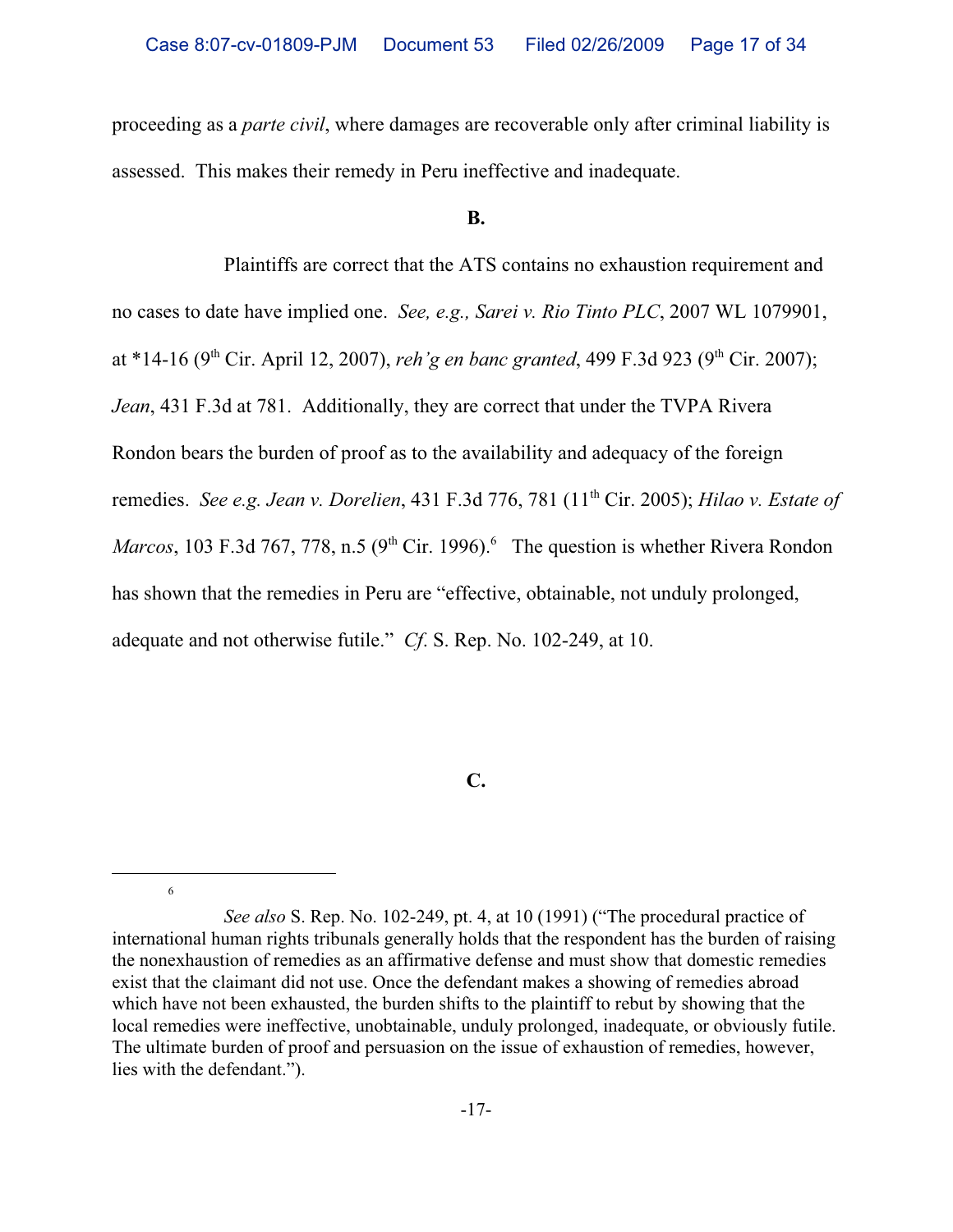The Court finds that Rivera Rondon has not met his burden in this regard. The record is barren of any evidence that the criminal case against him is proceeding apace or that there is any reasonably foreseeable date for its conclusion. As a general proposition, it may be said that criminal proceedings in civil law countries such as Peru typically are not concentrated affairs, but are comprised of investigative, examining and trial phases over extended periods of time, sometimes lasting years.<sup>7</sup> Nor has Rivera Rondon established that the level of damages available to a *parte civil* in a criminal case in Peru is adequate – whether, for example, punitive damages are available, or, indeed, whether criminal court judges in Peru are sufficiently focused on, much less skilled in, assessing civil damages. Without in any way intending to pre-judge the issue, it bears noting that in granting the same Plaintiffs as sue here a default judgment against Rivera Rondon's alleged co-conspirator Hurtado, the U.S. District Court for the Southern Division of Florida awarded them some \$37.0 million dollars in damages. *Lizarbe, et al.*

7

<sup>&</sup>quot;The typical criminal proceeding in the civil law world can be thought of as divided into three basic parts: the investigative phase, the examining phase (the *instruction*), and the trial. The investigative phase comes under the direction of the public prosecutor, who also participates actively in the examining phase, which is supervised by the examining judge. The examining phase is primarily written and is not public. The examining judge controls the nature and scope of this phase of the proceeding. He is expected to investigate the matter thoroughly and to prepare a complete written record, so that by the time the examining stage is complete, all the relevant evidence is in the record. If the examining judge concludes that a crime was committed and that the accused is the perpetrator, the case then goes to trial. If he decides that no crime was committed or that the crime was not committed by the accused, the matter does not go to trial." John Henry Merryman, *et al.*, The Civil Law Tradition: Europe, Latin America, and East Asia, Cases and Materials 1064 (1994). A criminal trial in the civil law system "need not be continuous and may proceed sporadically over a year or more." Criminal Procedure: A Worldwide Study, at xvii (Craig M. Bradley ed., 2d ed. 2007).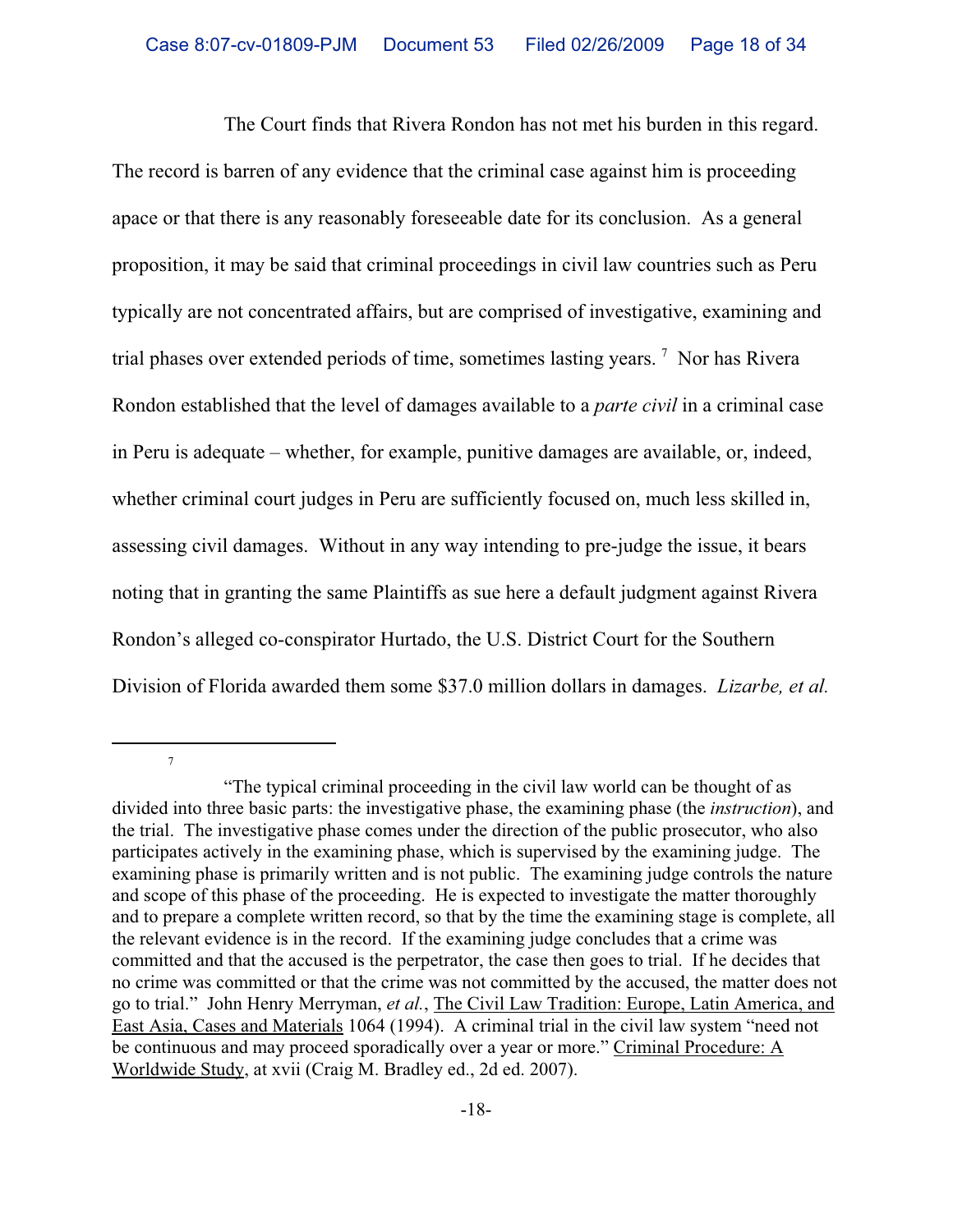*v. Hurtado*, Case No. 07-21783-Civ-Jordan (S.D. Fla. Mar. 4, 2008). This Court has no basis for determining what items of damages are compensable under Peruvian law or whether a civil award against Rivera Rondon in Peru could begin to approach the level of the Florida District Court award, were he to be found liable.

Very few cases under TVPA appear to have been dismissed based on the failure to exhaust domestic remedies defense. *See* Beth Stephens, *et al.*, Int'l Human Rights Litig. in U.S. Courts 405 (2d ed. 2008). This is another that does not.

# **VIII. Whether the Complaint Raises Non-Justiciable Political Questions**

#### **A.**

Rivera Rondon next argues that the Complaint raises nonjusticiable political questions, a notion Plaintiffs vigorously dispute.

#### **B.**

1) Political questions have traditionally been deemed inappropriate for resolution by courts. The reasoning is that courts should decline to decide cases where the dispute presents issues constitutionally assigned to the political branches of government. *Baker v. Carr*, 369 U.S. 186 (1962).

*Baker* enumerated six factors for a court to consider in determining the existence *vel non* of a political question, the presence of any one of which can serve as a basis for dismissing the claim. The factors include: (1) commitment of the question to a coordinate branch of government, (2) lack of judicially discoverable or manageable

-19-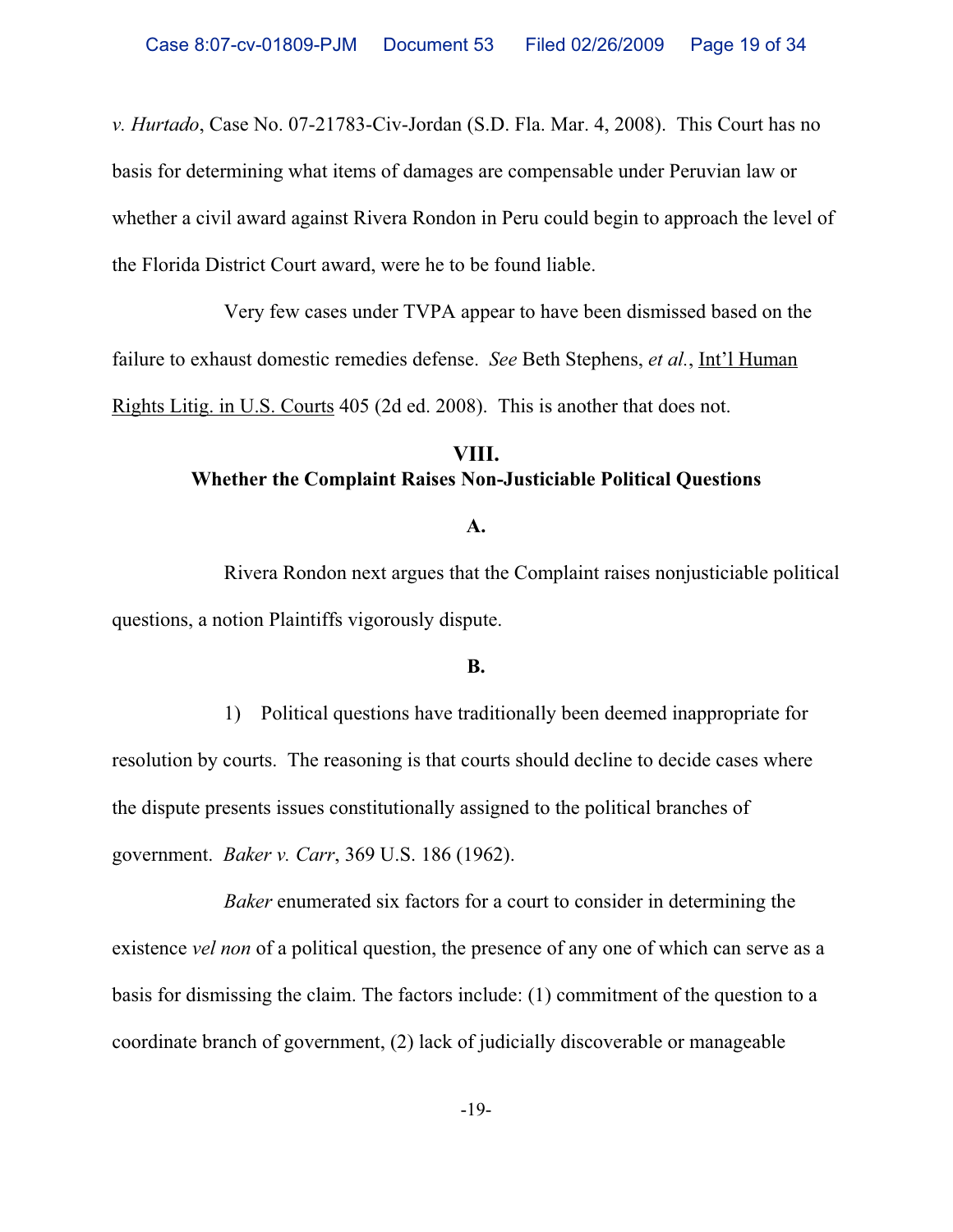standards for resolving the question, (3) the impossibility of deciding the question without an initial policy determination of a kind clearly appropriate for other than judicial discretion, (4) the impossibility of deciding the case without expressing a lack of respect due a coordinate branch of government, (5) an unusual need for adherence to a political decision already made, and (6) potential embarrassment that could arise from disparate pronouncements on the question by various departments of government. *Id.* at 217.

2) Rivera Rondon contends that several of these factors weigh against Plaintiffs' claims.

First, the executive branch in Peru is entrusted with the conduct of foreign affairs. During the 1980s, political branches of the U.S. Government, in conjunction with the Peruvian executive, provided training to the Peruvian Army to help the country fight terrorist groups. Adjudicating this case would therefore involve evaluation of the U.S. foreign policy decision to aid Peru.

Second, the judiciary has no manageable standards to resolve this case because it implicates a military judgment of the executive branch. For instance, in *Aktepe v. United States*, 105 F.3d 1400 (11<sup>th</sup> Cir. 1997), Turkish sailors sued the United States for injuries after an aircraft carrier mistakenly attacked their ship during a training exercise. The court found that resolution of the case involved a political question because courts lacked standards to decide whether "reasonable care was taken to achieve military objectives while minimizing injury and loss of life." *Id.* at 1404. Resolution of this case implicates the same type of military judgment as in *Aktepe*.

-20-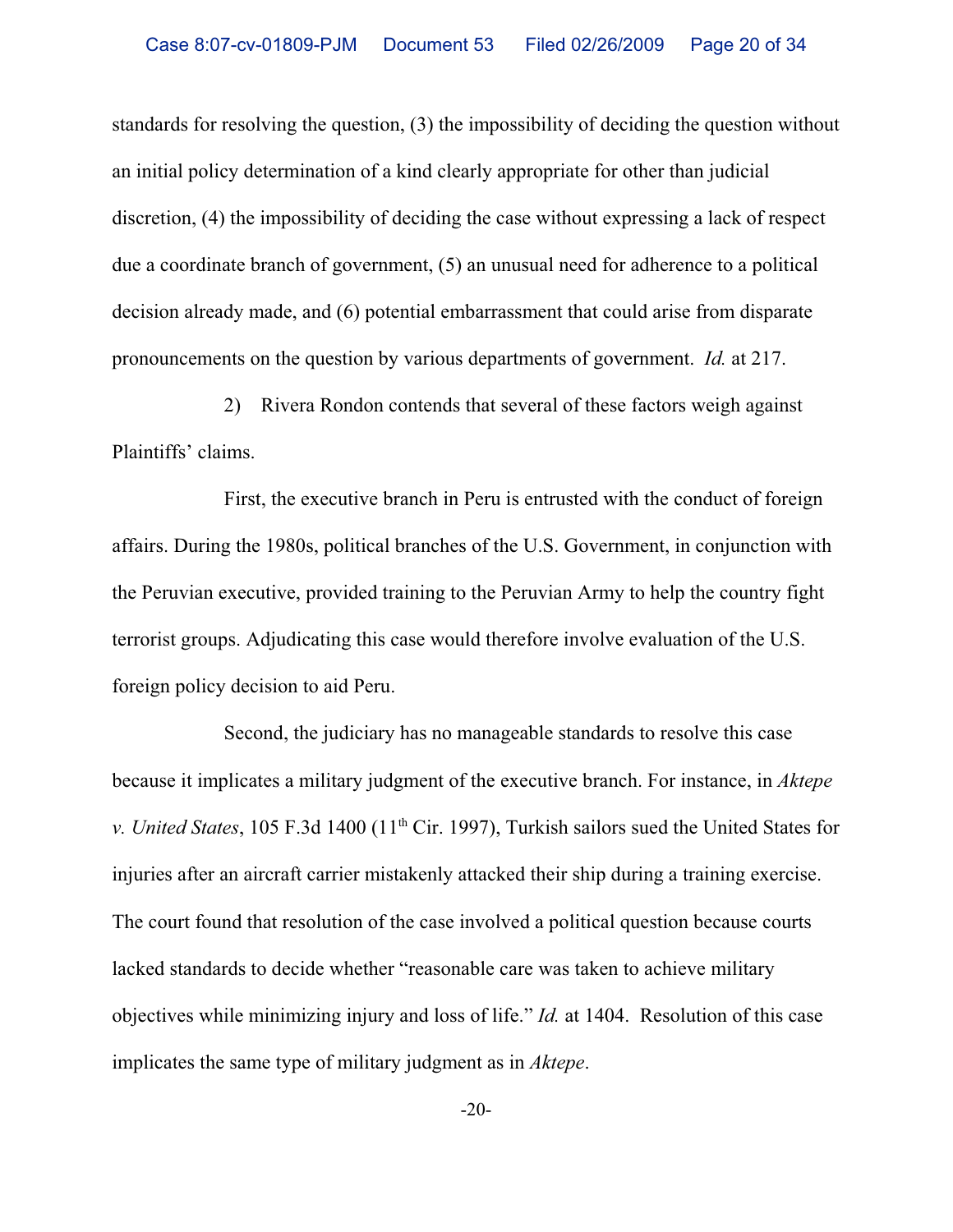Third, this Court cannot resolve this case without making a policy determination as to the propriety of efforts Peru undertook to fight the Shining Path rebels. By way of comparison, the Second Circuit Court in *Greenham Women Against Cruise Missiles v. Reagan*, 755 F.2d 34 (2d Cir. 1985), found that a non-justiciable, political question was presented by plaintiffs who challenged deployment of U.S. missiles in the U.K. The court concluded that the issues raised by the complaint could not be resolved without judicial policy-making. *Id.* at 35. The present case is like *Greenham* because Plaintiffs ask the court to decide the propriety of military aid provided to Peru, a decision entrusted to the executive branch.

Finally, in considering whether to dismiss the case, the Court should take into account the reciprocal treatment U.S. officials will receive in foreign courts. In an ATS case brought against Chinese officials for persecuting the Falun Gong, a religious group, the U.S. State Department asked the court to "take into account the potential for reciprocal treatment of the United States officials by foreign courts in efforts to challenge U.S. government policy." Statement of Interest of the United States, *Doe v. Liu Qi*, No. C 02 0672 CW, at \*4-5 (N.D. Cal. Sept. 27, 2002), as a result of which the court dismissed the case on the basis of the political question doctrine. Were this Court to rule that a Peruvian soldier may be sued in a U.S. court for actions taken pursuant to his capacity as a soldier, it could be subjecting U.S. forces abroad to comparable suits in foreign jurisdictions.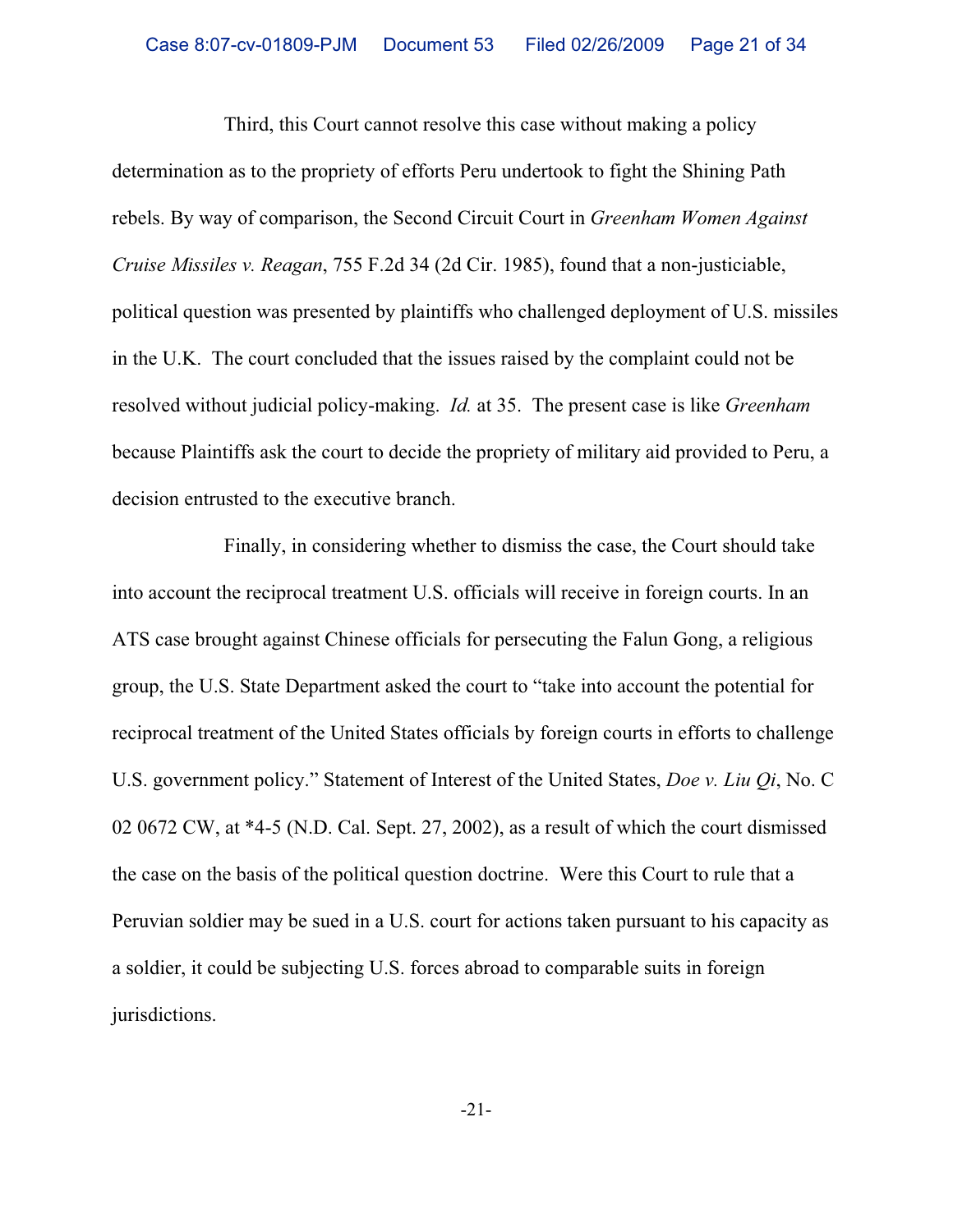3) The Court agrees with the arguments put forth by Plaintiffs in response to Rivera Rondon.

As defendant, he has the burden of establishing the presence of a political question. *See Sarei v. Rio Tinto, PLC*, 487 F.3d 1193, 1206 (9<sup>th</sup> Cir. 2007); *Bowoto v. Chevron Corp.*, No. C 99-02506 SI, 2007 WL 2349345, at \*10-11 (N.D. Cal. Aug. 14, 2007). He has failed to carry that burden.

To begin, not "every case or controversy which touches foreign relations lies beyond judicial cognizance." *Baker v. Carr*, 369 U.S. at 211.

Although Rivera Rondon argues that the U.S. provided training to Peru to assist in fighting the terrorists by setting up a "School of the Americas," there is no basis for connecting his individual role in the alleged massacre to any policy decision of the U.S. or to any conduct of the U.S. armed forces. The allegedly excessive acts at Accomarca were not committed at the direction of or with knowledge and support of the U.S. government. In fact, the U.S. Department of State has condemned the killings. In any event, U.S. courts have consistently adjudicated ATS/TVPA claims brought against foreign military personnel whose units received support from U.S. sources similar to that which Peru received from U.S. sources. *See Cabello,* 402 F.3d at 1153.

In contrast, the cases which Rivera Rondon cites are distinguishable because each called into question the propriety of specific decisions made by the U.S. officials in conducting defense operations – issues unquestionably committed to the executive branch. Nothing of the kind is at issue here.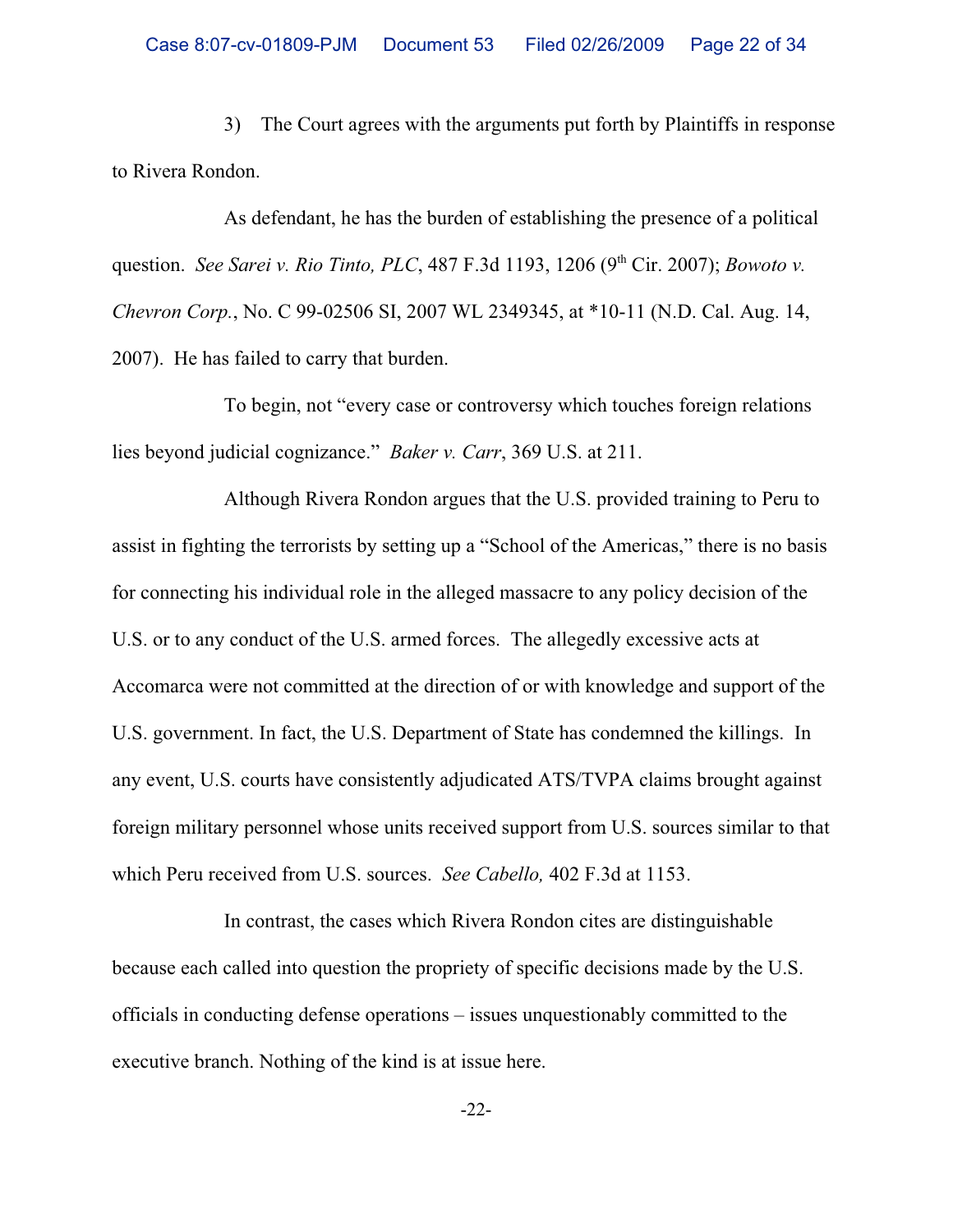Finally, it can only be assumed that, in enacting the TVPA, Congress and

the President were fully mindful of the potential for reciprocal treatment of U.S. forces.

The Court finds no nonjusticiable political question in this case.

# **IX. Whether Plaintiffs' Claims Are Barred by the Act of State Doctrine**

#### **A.**

The act of state doctrine prevents courts from adjudicating a dispute if the matter involves assessing official actions of a foreign sovereign. *W.S. Kirkpatrick & Co., Inc. v. Envtl. Tectonics Corp., Int'l.*, 493 U.S. 400, 406 (1990). Rivera Rondon argues that the doctrine blocks Plaintiffs' litigation in this Court precisely because it would involve such an assessment. Again, Plaintiffs assert the inapplicability of the doctrine.

#### **B.**

1) To determine whether the act of state doctrine applies, the Supreme Court in *Banco Nacional de Cuba v. Sabbatino,* 376 U.S. 398, 428 (1964), *superseded by statute on other grounds*, 22 U.S.C. § 2370(e)(2), articulated three factors: (1) the degree of consensus regarding a certain area of international law, (2) the extent to which the issue "touch[es] . . . sharply on national nerves," and (3) whether the government that perpetrated the actions is no longer in existence.

2) Here, says Rivera Rondon, Plaintiffs challenge an act of state that fully satisfies the three-factor test delineated by the Supreme Court.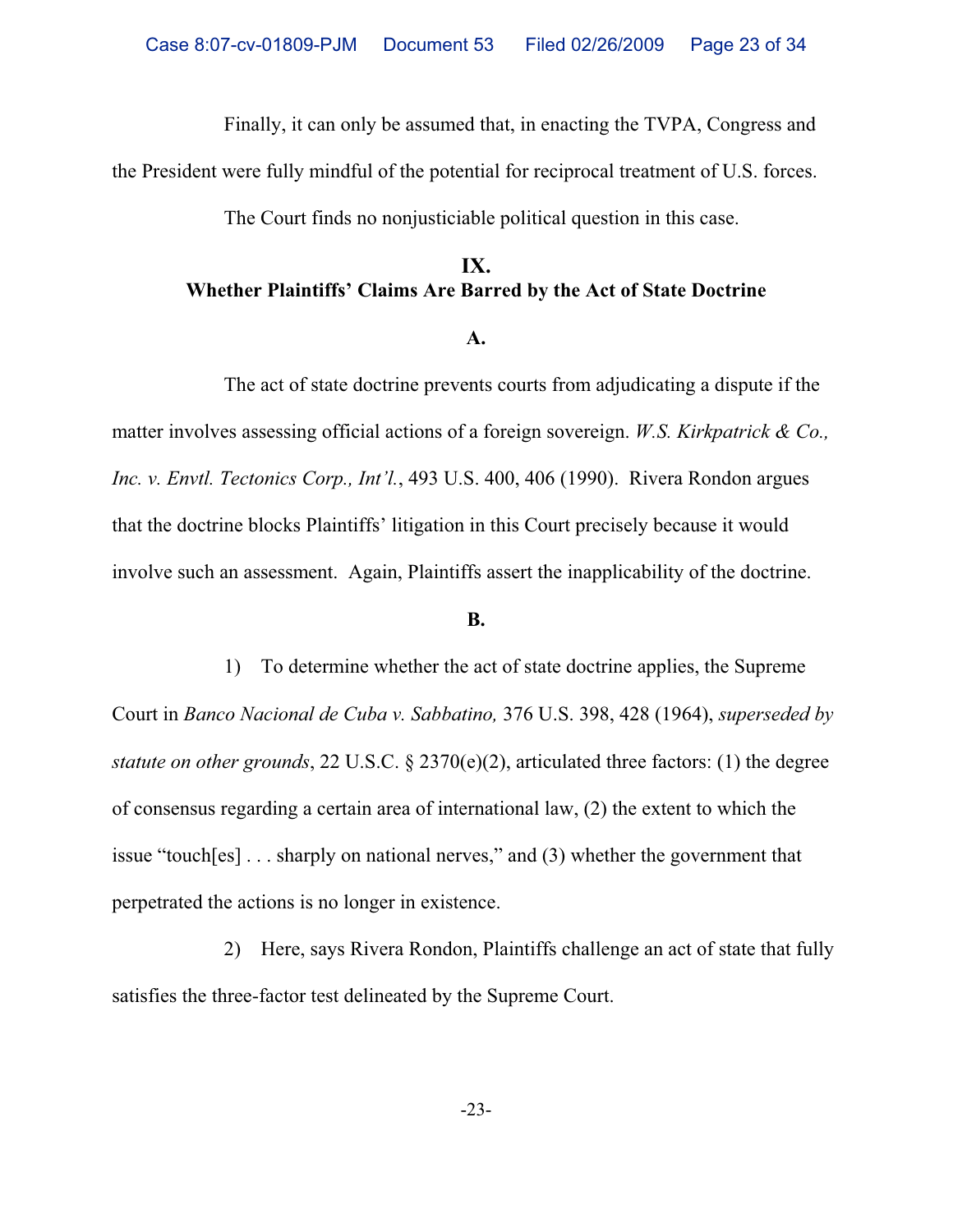As to the consensus regarding an area of international law, he invites the Court's attention to *Doe I. v. Israel*, 400 F. Supp. 2d 86, 113 (D.D.C. 2005), where the District of Columbia District Court refused to consider the plaintiffs' claims against Israeli military officials for harms arising from plaintiffs' detention during a political revolution because plaintiffs requested the court "to declare that they were treated illegally by Israeli defendants on Israeli soil." Such a determination, the *Doe* court said, "would offend notions of international comity and sovereignty." *Id.* Rivera Rondon suggests that any litigation by which an American court might judge the legality of treatment of Peruvian citizens by the Peruvian military on Peruvian soil would likewise offend international comity and sovereignty.

As to whether entertaining this case would "touch sharply" on Peruvian nerves, Rivera Rondon cites *Roe v. Unocal Corp.*, 70 F. Supp. 2d 1073, 1079 (C.D. Cal. 1999), where the federal district court dismissed an ATS claim that would "ultimately place the Court in the position of evaluating the legitimacy of orders directed to subordinate officers" of a foreign military. The court reasoned that since U.S. courts rarely entertain suits about the propriety of U.S. military orders, it should refrain from undertaking such inquiry with respect to a foreign military. *Id.* Finally, this case requires the Court to inquire into the command structure of the Peruvian military and Rivera Rondon's authority within it, as it existed in Peru 22 years ago, under the guidance of a President, Fujimori, who is not only no longer in office, but who himself undertook to flee the country to avoid criminal prosecution.

-24-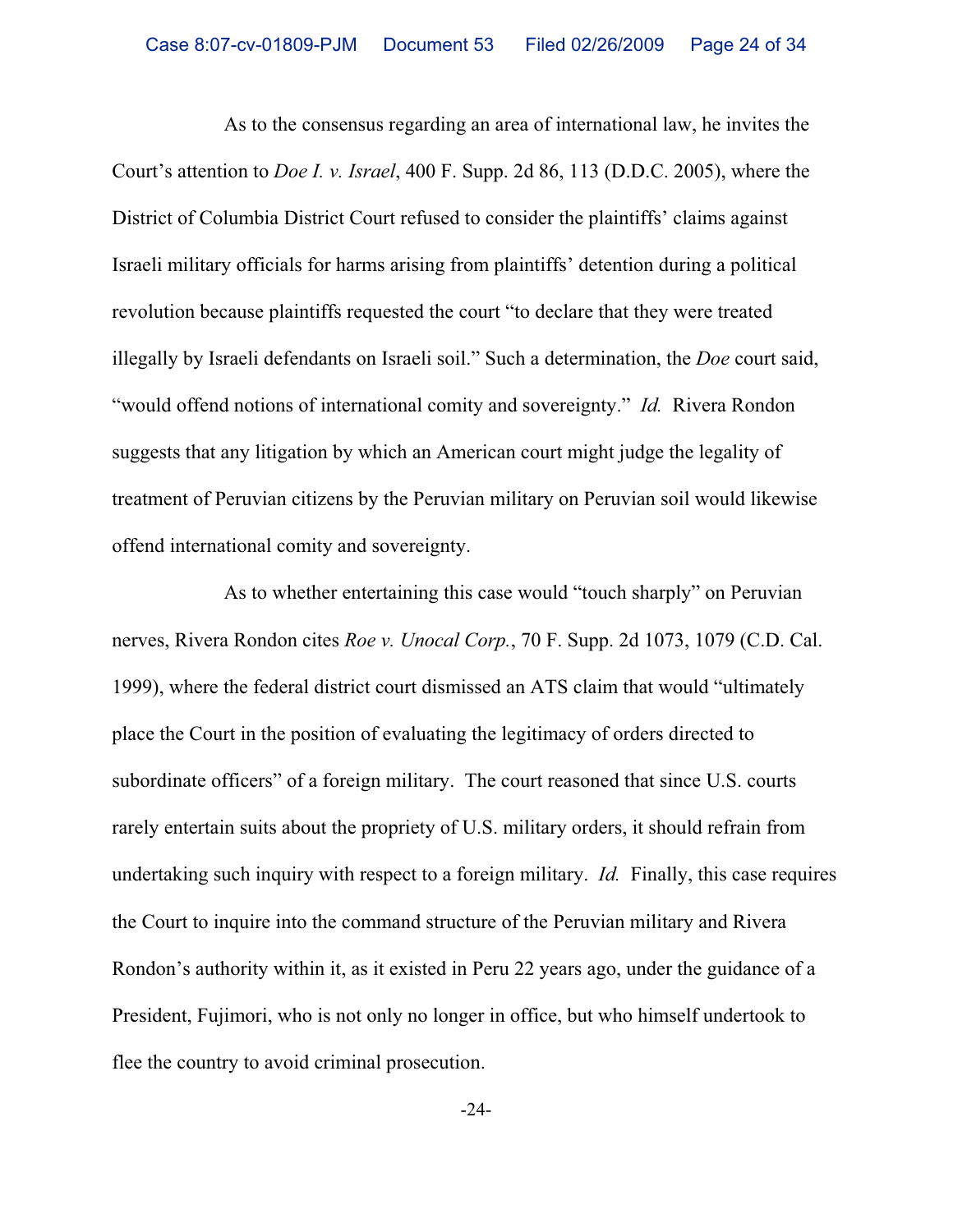3) Plaintiffs take vigorous exception to Rivera Rondon's act of state argument. They point out that the burden rests on the defendant to prove that the act of state doctrine is present in cases such as this. *Alfred Dunhill of London, Inc. v. Republic of Cuba*, 425 U.S. 682, 694 (1976); *Sarei v. Rio Tinto, PLC*, 487 F.3d 1193, 1209 (9<sup>th</sup> Cir. 2007). They argue that Rivera Rondon has failed to show that the doctrine is at issue here.

The Court agrees.

The act of state doctrine does not call for abstention merely because a case may require the acts of a former foreign government official to be judged. *See W.S. Kirkpatrick & Co.*, 493 U.S. at 409 ("The act of state doctrine does not establish an exception for cases and controversies that may embarrass foreign governments...."). Rather, the application of the doctrine depends on a case-by-case analysis. Moreover, actions of military officers are not *ipso facto* acts of state. *See, e.g., Filartiga*, 630 F.2d at 889-90.

In the first place, the acts alleged in the Complaint violate universally agreed upon legal principles, involving, as they do, acts of torture, extrajudicial killing, and crimes against humanity. Such acts, committed in violation of the norms of customary international law, are not deemed official acts for the purposes of the acts of state doctrine. *See In re Estate of Ferdinand E. Marcos Human Rights Litig.*, 978 F.2d 493, 498 n.10 (9<sup>th</sup> Cir. 1992), *after remand*, 25 F.3d 1467, 1471-72 (9<sup>th</sup> Cir. 1994); *Filartiga*, 630 F.2d at 889. The U.S. Senate, in passing the TVPA, specifically confirmed

-25-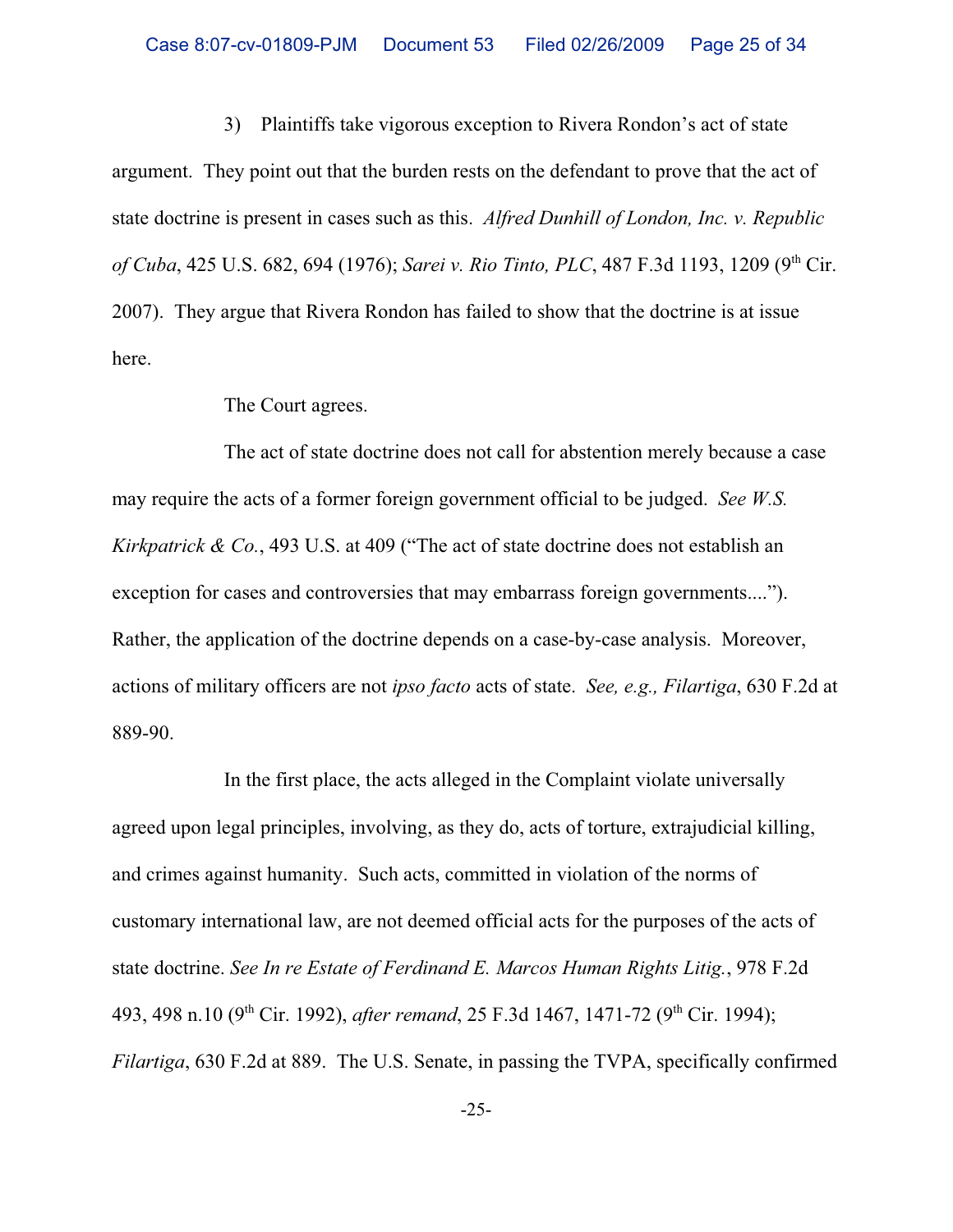that torture and similar human rights abuses can never be "public acts" for the purpose of the acts of state doctrine. S. Rep. No. 102-249, pt. 4, at 8 (1991).

Second, the present case does not touch sharply on national "nerves" of either the United States or, insofar as relevant, those of Peru. The U.S. Government has expressly condemned what took place at Accomarca. Thus, unlike *Doe I. v. Israel*, this case does not represent a sensitive foreign policy issue of the sort implicated in the Israeli-Palestinian conflict. Nor is it apparent that Peru would in any sense be offended by this suit. All the acts complained of here are illegal under Peruvian law and, most importantly, the Peruvian Government has presented a letter to the Court in effect denying the alleged acts were Peruvian acts of state.

Third, Rivera Rondon misconstrues the meaning and relevance of the third factor the Supreme Court recited in *Sabbatino*. The fact that the government that allegedly perpetrated the challenged actions is no longer in existence makes it less likely to implicate the act of state doctrine, whereas, in contrast, a claim implicating a government still in power might be more likely to trench upon foreign policy concerns. Since, as indicated, the Peruvian Government is today firmly on record as condemning the acts purportedly committed at Accomarca, the act of state doctrine in no way stands as a bar to prosecution of Plaintiffs' claims in this forum.

## **X. Whether the Complaint Fails to State A Claim**

-26-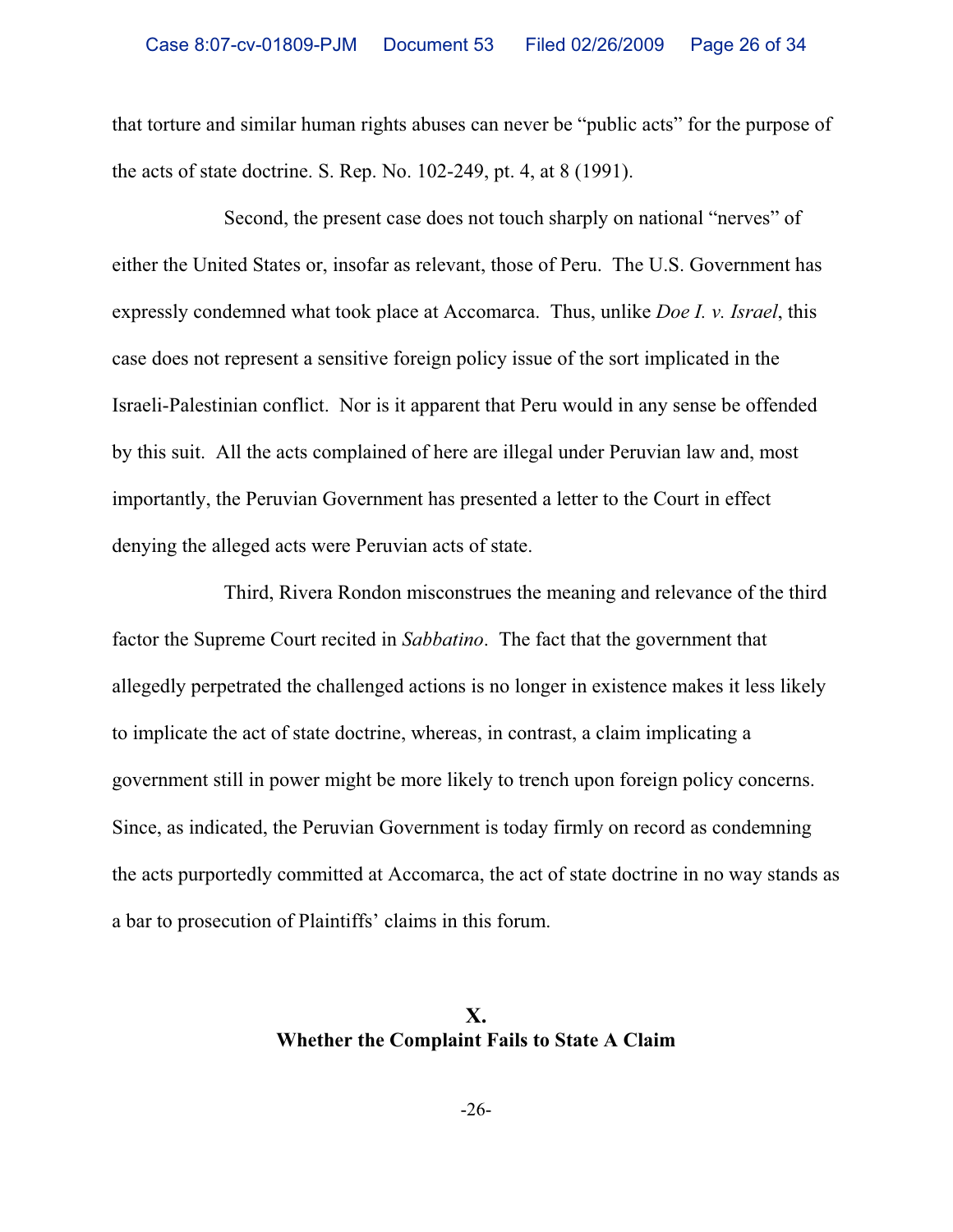**A.**

Rivera Rondon argues that Plaintiffs' causes of action against him – based on aiding and abetting, conspiracy and joint criminal enterprise – are not authorized by either the ATS or the TVPA. Again, Plaintiffs take strong issue.

The ATS grants district courts "original jurisdiction of any civil action by an alien for a tort only, committed in violation of the law of nations or a treaty of the United States." 28 U.S.C. § 1350. Under the TVPA, a plaintiff must allege and prove that the defendant: "(1) subject [ed] an individual to torture ... or (2) subject [ed] an individual to extrajudicial killing." 28 U.S.C. § 1350. "Torture," under the TVPA, means "any act, directed against an individual in the offender's custody or physical control, by which severe pain or suffering … is intentionally inflicted." *Id*.

#### **B.**

As for the conspiracy count, Rivera Rondon is alleged to have conspired with members of the Peruvian Army, a single organizational entity, which at all times was acting on behalf of Peru. But it is, he suggests, legally impossible for an organization to conspire with itself; hence there can be no tort of conspiracy under the ATS. *United States v. Gisehaltz*, 278 F. Supp. 434, 437 (S.D.N.Y. 1967). Moreover, Plaintiffs have not satisfactorily pled the elements of conspiracy because they have not alleged that Rivera Rondon was aware of any plans to commit atrocities or that he took any affirmative step towards their commission.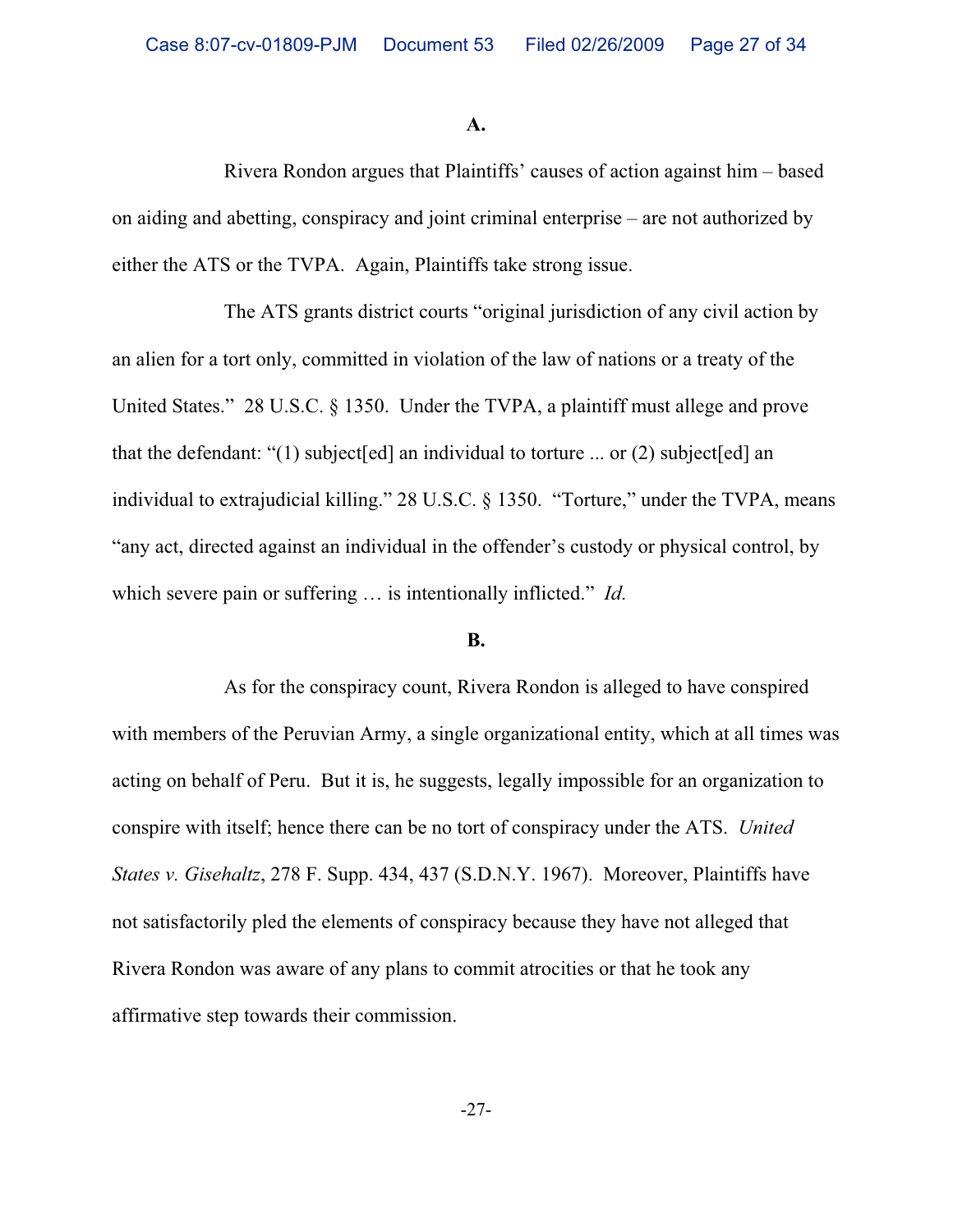The Complaint does not allege that he killed anyone, that he ordered any killings, or that he controlled or had anyone under his control who ordered or committed torture. Nor does the Complaint allege that he was at any time aware of such abuse. Accordingly, he does not come within the express language of the TVPA. Plaintiffs themselves, he continues, recognize that it was Lieutenant Hurtado who ordered and/or committed the alleged atrocities; they have in fact sued and won a default judgment against him in the United States District Court for the Southern District of Florida.

Rivera Rondon further submits that there is no civil cause of action for "joint criminal enterprise." The phrase "joint criminal enterprise" appears only four times in Supreme Court and Fourth Circuit cases, and none of the cases establish this as a civil cause of action. In *Yousuf v. Samantar*, No. 1:04cv1360, 2007 WL 2220579 (E.D. Va. Aug. 1, 2007), *rev'd on other grounds*, 552 F.3d 371 (4<sup>th</sup> Cir. 2009), for example, a civil case, neither the district court nor the Fourth Circuit considered whether joint criminal enterprise was a valid theory of civil liability under the TVPA. In *Hamdan v. Rumsfeld*, 548 U.S. 557, 611 n.40 (2006), *superseded by statute on other grounds*, 28 U.S.C. § 2241(e), the Supreme Court noted that "the United States Military Tribunals ... did not recognis[e] as a separate offence conspiracy to commit war crimes or crimes against humanity") (citations and internal quotations omitted). The other two cases concerned criminal matters. *See Fowler v. Com.*, No. 0629-97-4, 1998 WL 127484 (Va. Ct. App. 1998) and *United States v. Sapperstein*, 312 F.2d 694 (4<sup>th</sup> Cir. 1963).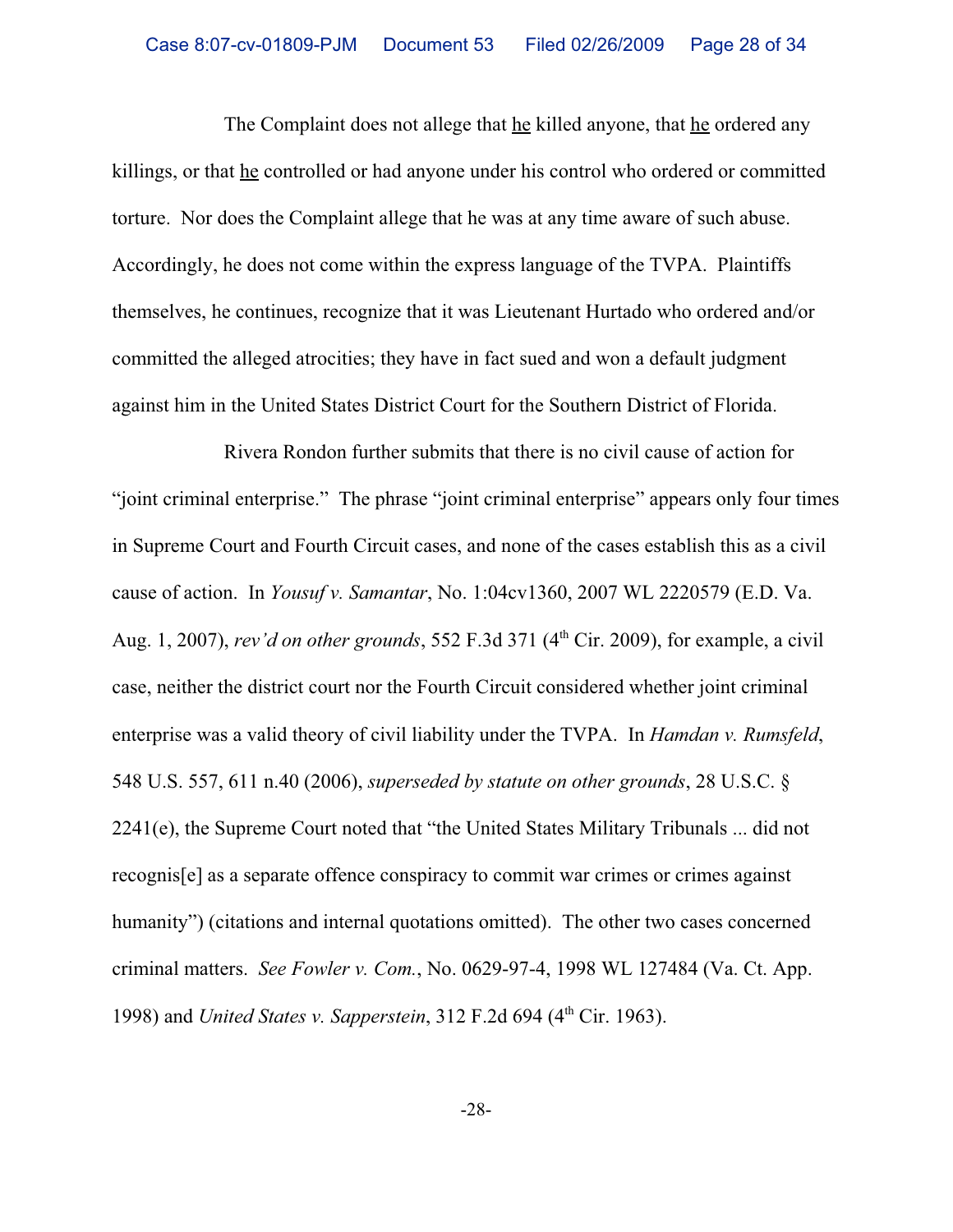Finally, even if there were a viable theory of indirect liability, it would have to be pled that the defendant knowingly became associated with the misconduct.

**C.**

Plaintiffs answer each of these arguments. To begin, they point out that the Complaint alleges that Rivera Rondon in fact acted directly at Accomarca in several respects. Troops under his command and control fired shots, burned homes, and blocked an escape route.

In any event, numerous U.S. and international bodies have recognized causes of action under ATS/TVPA based on theories of conspiracy and aiding and abetting, and that the concept of civil recovery based on a theory of joint criminal enterprise has at least been acknowledged.

For example, in *Cabello v. Fernandez-Larios*, 402 F.3d 1148, 1157 (11th Cir. 2005), the court expressly noted that the ATS extends to conspiracy and accomplice liability claims and that the TVPA was intended to reach beyond the person who actually committed the illegal act to those persons who ordered, assisted or abetted in the violation. As for the argument that Rivera Rondon cannot be liable for conspiracy with other members of the military because it is legally impossible to conspire with one self, no court has ever so held in the ATS/TVPA context; indeed, the holdings in cases involving military defendants have been precisely to the contrary. *See, e.g., id.* at 1159- 60 (affirming soldier's liability under ATS and TVPA for conspiring with the Chilean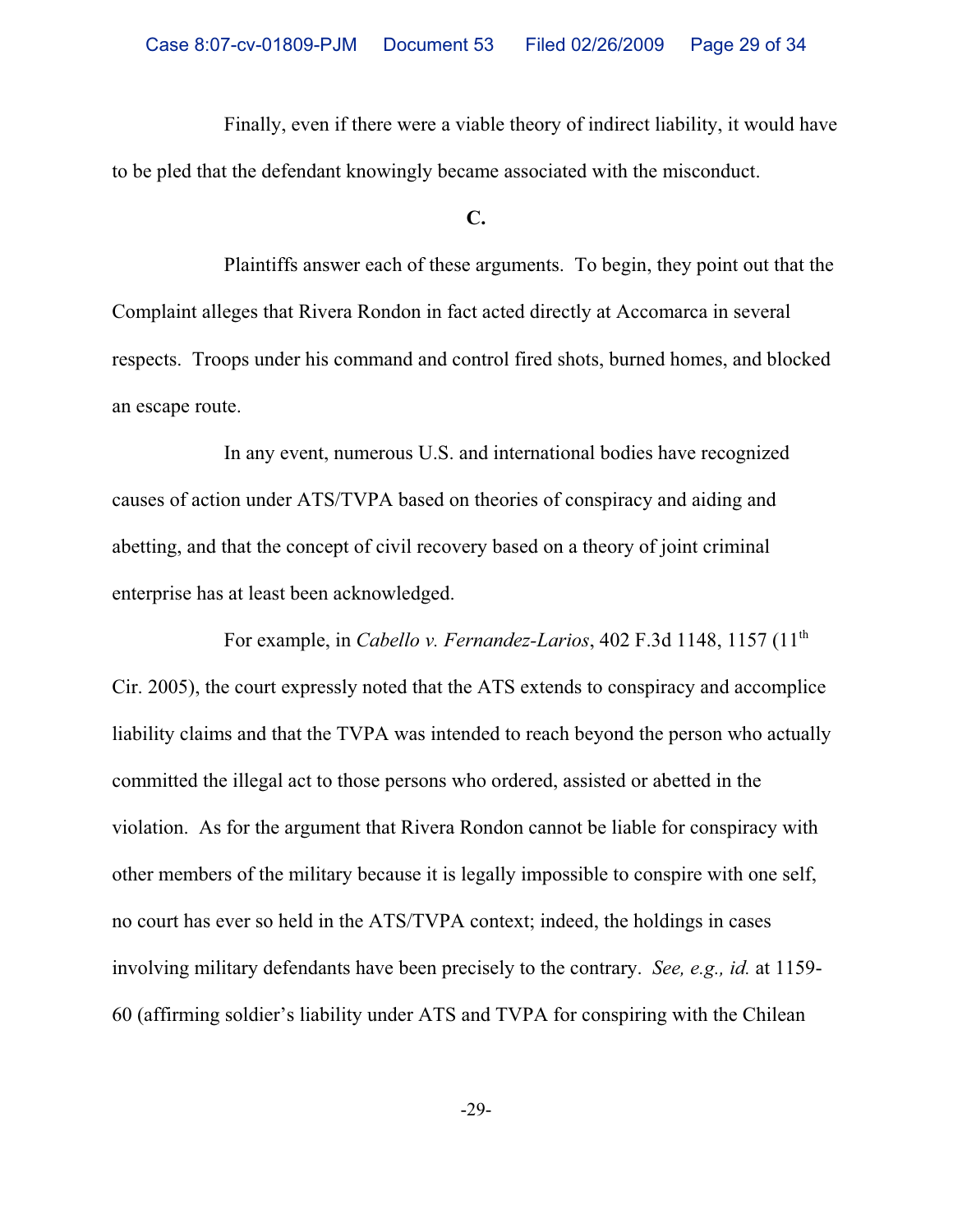government and other members of his squad to kill civilian prisoners without legal authority and in violation of law).

The concept of joint criminal enterprise provides for joint liability where there is a common design to pursue a course of conduct where: "(i) the crime charged was a natural and foreseeable consequence of the execution of [the] enterprise, and (ii) the accused was aware that such a crime was a possible consequence of the execution of [the] enterprise, and, with that awareness, participated in [the] enterprise." *Prosecutor v. Brdjanin*, Case No. IT-99-36-T, Judgment, ¶ 265 (Sept. 1, 2004). While these elements sound a great deal like those for conspiracy, at least one U.S. court has accepted the theory of joint criminal enterprise as an alternate basis for civil liability in ATS/TVPA cases. *See Bowoto v. Chevron Corp., et al.*, No. C 99-02506 SI, 2006 WL 2455752, at \*8 n.13 (N.D. Cal. Aug. 22, 2006).

Given these authorities, Rivera Rondon is simply wrong when he insists that he cannot be liable because he did not personally commit the acts cited by the Complaint.<sup>8</sup>

Plaintiffs concede that in order to assert any claim against Rivera Rondon based on indirect liability it must be alleged that he knew about the plan to commit atrocities and knowingly assisted with it. They do not refute the formulation in

<sup>8</sup>

In the *Yousuf* case, while the District Court noted that joint criminal enterprise was one of the theories of recovery pled, it did not address the viability of the theory in its decision. *Yousuf v. Samantar*, No. 1:04cv1360, 2007 WL 2220579, at \*6 n.11 (E.D. Va. Aug. 1, 2007), *rev'd on other grounds*, 552 F.3d 371 (4<sup>th</sup> Cir. 2009).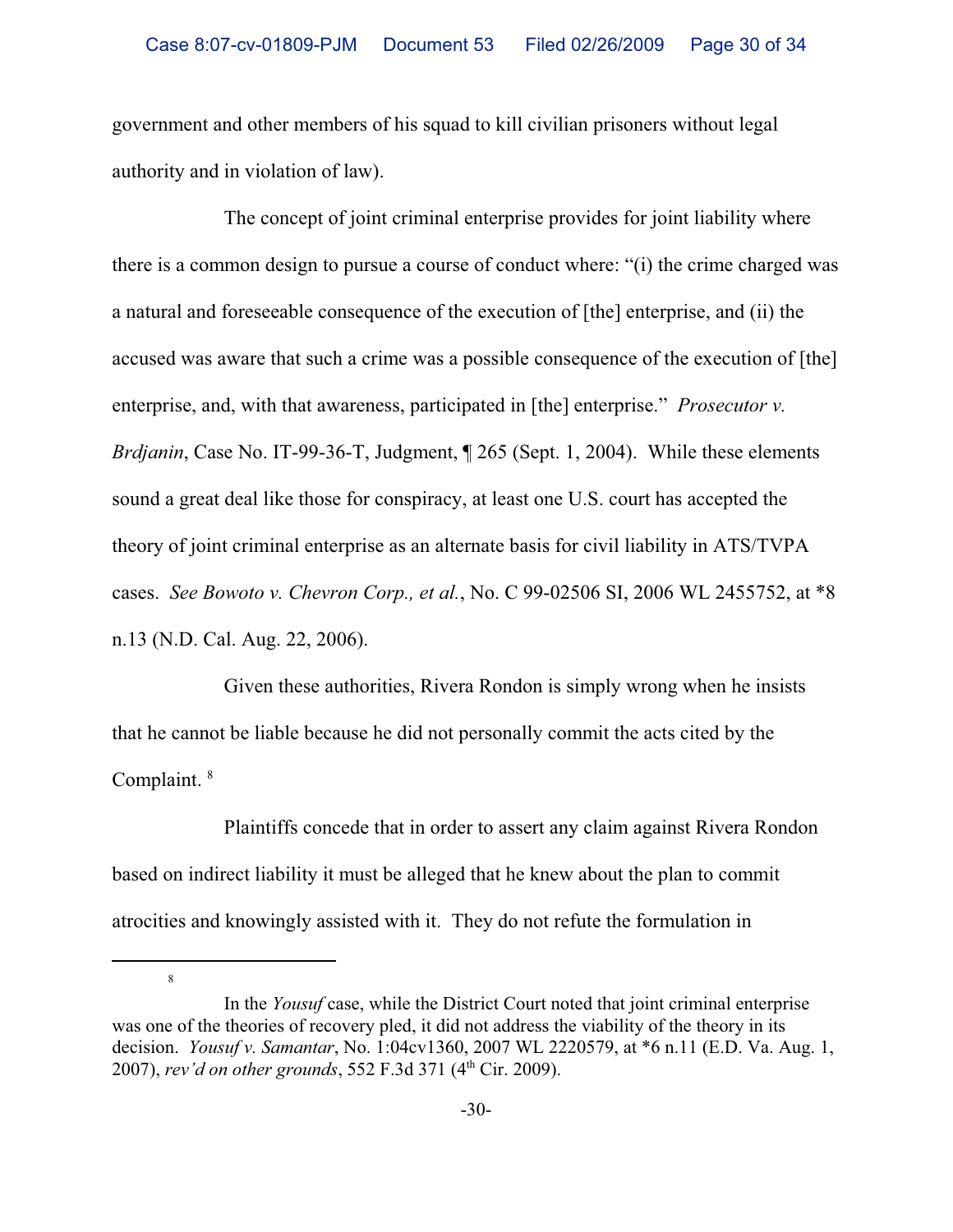*Khulumani v. Barclay Nat. Bank, Ltd.*, 504 F.3d 254, 288-89 (2d Cir. 2007), where the court, applying the factors of Restatement (Second) of Torts § 876 for aiding and abetting to an ATS claim for aiding and abetting, held that a defendant may further the violation of an international law in one of three ways: "(1) by knowingly ... assisting a principal tortfeasor ...; (2) by encouraging, advising ... a principal tortfeasor to commit an act while having actual or constructive knowledge that the principal tortfeasor will violate a clearly established customary international law norm ...; or (3) by facilitating the commission of human rights violations by providing principal tortfeasor with the tools ... to commit those violations with actual or constructive knowledge that those tools ... will be (or only could be) used in connection with that purpose." The court noted that a defendant's knowledge of the planned wrongdoing must rise to the level of specific intent to aid in misconduct. *Id.* at 318. Once again, in support of this element, Plaintiffs point to the assertions in the Complaint that Rivera Rondon attended the preliminary meeting where the Quebrada de Huancayoc operation was discussed, oversaw the firing on villagers and burning of homes, and set up a blockade of any escape route.

At the same time, as to the conspiracy count, Plaintiffs stress that they are not required to know the precise details of the conspiracy in order to satisfy the requirements of pleading. *See Arar v. Ashcroft*, 414 F. Supp. 2d 250, 262 (E.D.N.Y. 2006).

**D.**

-31-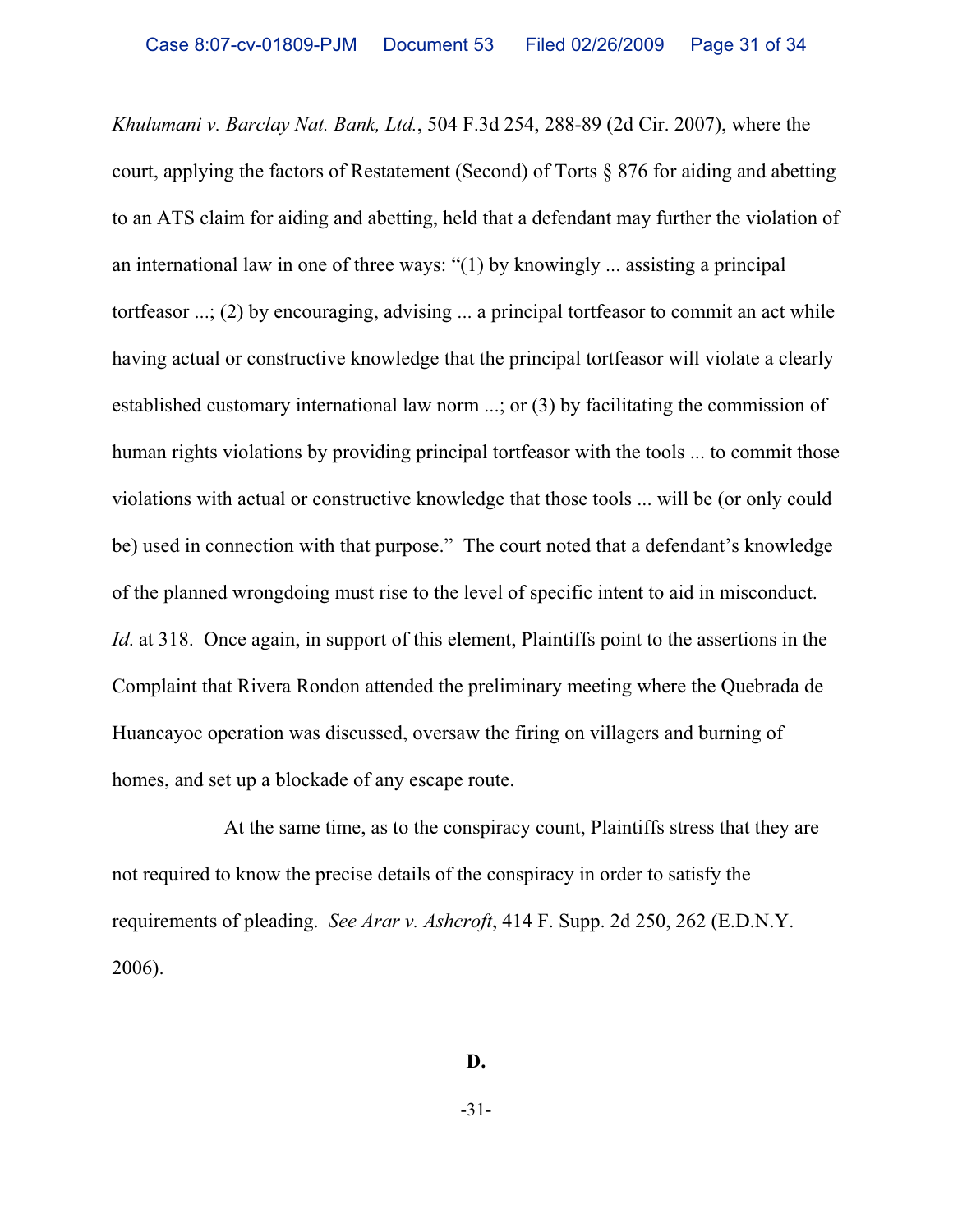The Court agrees that case law recognizes causes of action for aiding and abetting, conspiracy, and joint criminal enterprise under the ATS and TVPA and that Rivera Rondon's knowledge of and participation in the human rights violations has been adequately pled. His arguments to the contrary are rejected.

Rivera Rondon's remaining arguments need little discussion.

# **XI. Whether Plaintiffs Are "Aliens" Within the Meaning of the ATS**

Rivera Rondon contends that since Plaintiffs, in their Complaint, state that they reside in Peru, they are not residents of the United States, hence not "aliens" within the meaning of the statute. <sup>9</sup> He reasons thus: To bring a claim under the ATS, Plaintiffs must establish that they are "aliens." 28 U.S.C. § 1350. The term "alien" is not defined in the statute, but Black's Law Dictionary defines an "alien" as a "person who resides within the borders of a country but is not a citizen or subject of that country." Plaintiffs do not meet this definition of "alien," and therefore are ineligible to sue under the ATS.

Plaintiffs point out, correctly in the Court's view, that the Supreme Court disposed of this argument in *Rasul v. Bush*, 542 U.S. 466 (2004). Writing for the majority, Justice Stevens stated that: "The courts of the United States have traditionally been open to nonresident aliens .... And indeed, 28 U.S.C. § 1350 explicitly confers the privilege of suing for an actionable 'tort ... committed in violation of the law of nations or

9

Actions under the TVPA may be brought by a person of any nationality, *see* 28 U.S.C. § 1350 (note), and Rivera Rondon does not extend his argument to the TVPA claim.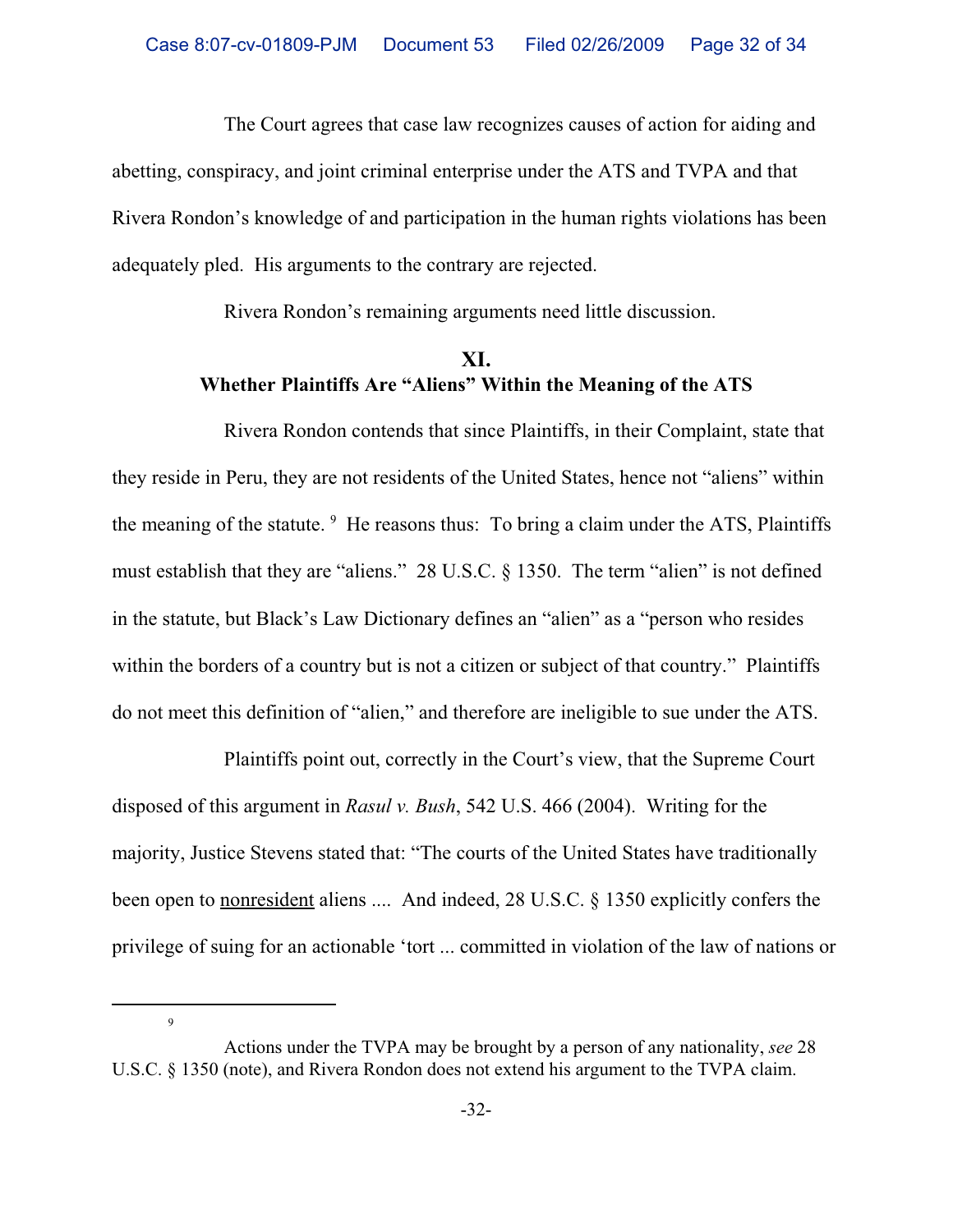a treaty of the United States' on aliens alone." *Id.* at 484-85 (emphasis added). The ATS creates federal jurisdiction over claims of "aliens alone," but makes no distinction between resident and nonresident aliens.

## **XII. Whether Plaintiffs Have Standing to Proceed as Personal Representatives of Their Decedents' Estates**

Rivera Rondon argues that Plaintiffs lack standing to litigate because the Complaint alleges only that they have attempted to open estates and have applied for appointment as personal representatives of the estates of their deceased relatives, not that they have actually opened estates and been appointed personal representatives of the estates.

Plaintiffs, however, have confirmed to the Court that since suit was filed they have been appointed representatives of the estates of their decedents. Since Rivera Rondon does not appear to press the argument, the Court finds that Plaintiffs, individually and as representatives of their decedents' estates, have standing to proceed before the Court.

## **XIII. Whether Venue is Proper in This Court**

Finally, Rivera Rondon argues that actions against "foreign states" must be brought in the United States District Court for the District of Columbia unless the events at issue occurred in the United States. 28 U.S.C. § 1391(f)(4). Since the present claim is really a claim against Peru inasmuch as Rivera Rondon was acting in his official capacity